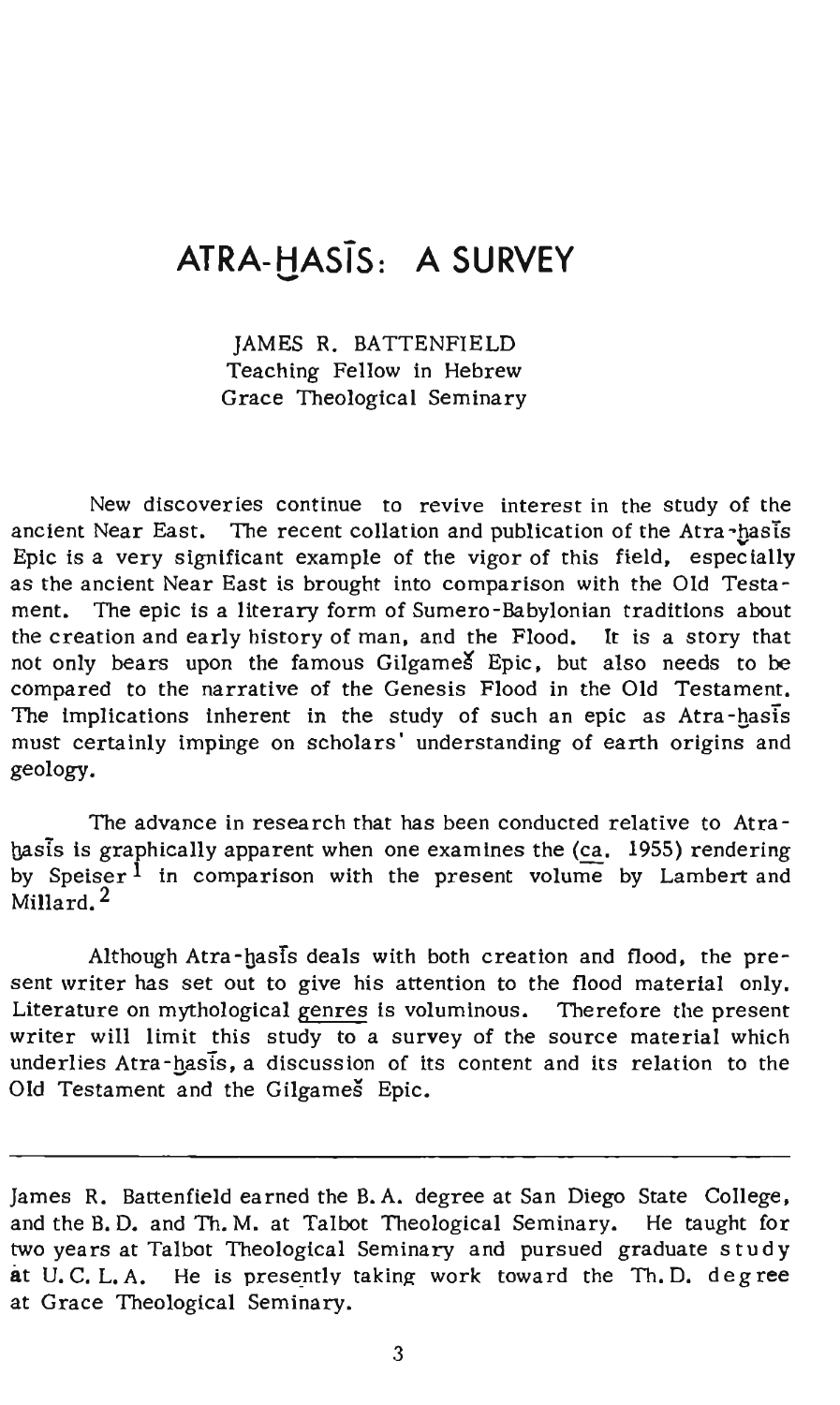#### SOURCE MATERIAL

The source material behind the present edition has been a long time in coming to the fore. The great amount of energies that have been expended on this research will hardly be reflected in this brief study; however. the main lines of endeavor can be traced.

One may surmise that the Atra-hasis epic flourished in Babylonian civilization for some 1,500 years. At the time of Alexander the Great. when Hellenism figuratively and literally buried what was left of Mesopotamian cultural influence in the Tigris-Euphrates Valley. Atra hasts was lost. For over two thousand years the only record known to man of a great Flood was the story in Genesis. Berossus. a Babylonian priest about the time of Alexander. wrote a Babylonian history which is also lost. Fragmented traditions of his history have come down to the present through such worthies as Polyhistor and Eusebius.  $3$ 

The middle of the nineteenth century saw the beginning of serious exploration in Mesopotomia. particularly among British and French interests. Reliefs and monuments were unearthed and taken to Western museums. Thousands of clay tablets awaited decipherment, an interesting process in its own right.<sup>4</sup> Kuyunjik, the larger mound at Nineveh, 5 is the site where much Atra-hasis material was found, although its identification was not apparent for a long time. In 1842/3 Paul Emile Botta first dug at Kuyunjik. but he did not find any spectacular museum pieces such as were expected in those days. Austen Henry Layard<sup>6</sup> secured British rights to dig in the area and this caused a conflict with French interests. By 1851 the palace of Sennacherib had been found.<sup>7</sup> Hormuzd Rassam. a Christian of local extraction. who favored the British. became the leader of native digging efforts. At first he and his helpers dug secretly at night. Having come across the most magnificent reliefs found to date. Rassam continued digging by day. They had dug into the palace of Assyria's last great king, Ashurbanipal.<sup>8</sup> His library is now well known as one of the great discoveries from antiquity. Practically all of Ashurbanipal's library was taken to the British Museum, thanks to Layard and Rassam.

In London a "layman" in scholarly circles was put to work sorting the fragments of Ashurbanipal's collection. This man was George Smith. At fourteen the humble lad was apprenticed to a firm of banknote engravers. From an Old Testament background, his first love soon took over in his life as he read with diligence concerning the archaeology of Mesopotamia. He gave up engraving for archaeology before long. and soon was at work collating the thousands of fragments of Ashurbanipal's library. In his own words, Smith mentions with kindness the labors of Botta. Botta found Sargon's palace (which dated from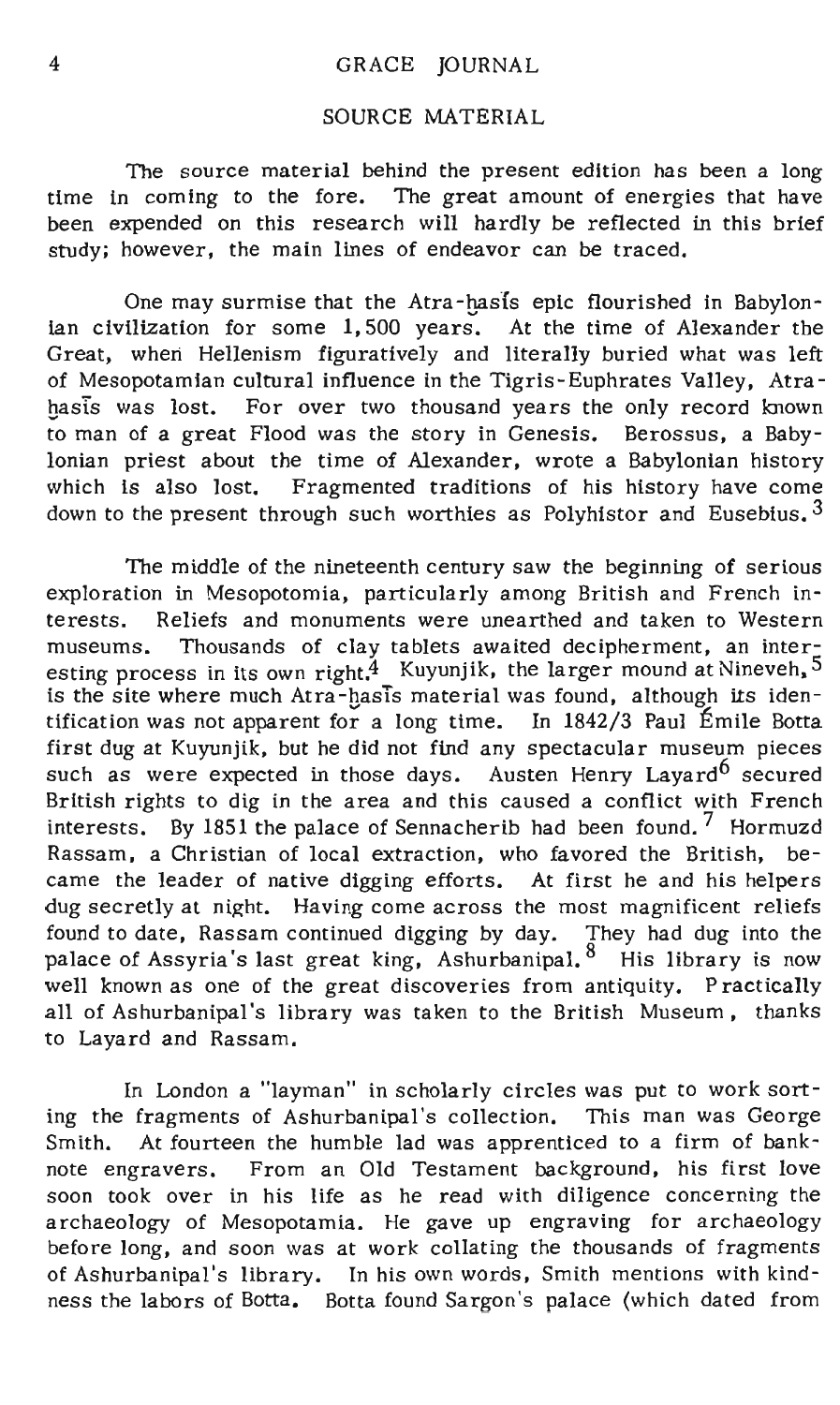# ATRA-HASIS 5

ca. 722 -705 B. C.) at Khorsabad. after his work at Nineveh had proven  $a$  failure.<sup>9</sup> He mentions Layard and Rassam as well, but does not mention Rassam's nocturnal digging. <sup>10</sup> Smith showed that he knew as much about the tablets as anyone and in 1866. at the age of twenty-six. he was made Assistant in the Department of Oriental Antiquities at the museum.

> Others knew that works of mythology were preserved. but only George Smith collected and joined enough broken pieces to reconstruct entire episodes, and only he could understand the content. His lack of philological training was made up for by hard work and sheer genius.

It was on December 3, 1872, nearly one hundred years ago, that Smith read a paper to the Society of Biblical Archaeology concerning his discovery of a Babylonian version of the Biblical Flood story. This paper rocked the world of Biblical scholarship. Four years later Smith published The Chaldean Account of Genesis. and among this selection of Babylonian literary texts was one Smith called "the story of Atarpi. "12 This is now known as the Epic of Atra-hasis.

An amazing feature of the story of the gathering of the fragments that make up Atra-hasis is the unusual length of time required to join the fragments properly. Smith had three broken pieces, enough to gain a plot and to distinguish this from other creation/flood stories. Smith mistook obverse for reverse and his mistake was not corrected properly until 1956. Even more amazing is the fact that, after Smith's untimely death in 1876. the three "Atarpi" fragments became separated and were not joined again until 1899. and the third of the pieces was not published until 1965, and not joined to the other two until 1967. This is the reason that Atra-hasis is spoken of as a "new" flood epic: it is new because its tablet sequence has only recently been finalized.

Other fragments of Atra-hasis naturally experienced independent histories from their discovery to their publication. V. Scheil, a French priest. published a fragment of a flood epic in 1898. His differed from Smith's, and he dated it to the reign of Ammi-saduqa  $(1646-26 B, C, )$ of the Old Babylonian dynasty.<sup>13</sup> The same year a mythological text from the same pericd was copied by T. G. Pinches. This last text describes the creation of man.  $^{14}$  In 1899, the German scholar, Heinrich Zimmern wrote an article in which he gave the Umschrift of Smith's two then available fragments, showed Scheil's and Pinches' work was of the same epic, <sup>15</sup> and demonstrated that the name of the hero should be not Atarpi, but Atra, or Atra-hasis. Still at this point the correct order of the fragments was undetermined. and so the matter remained for fifty years.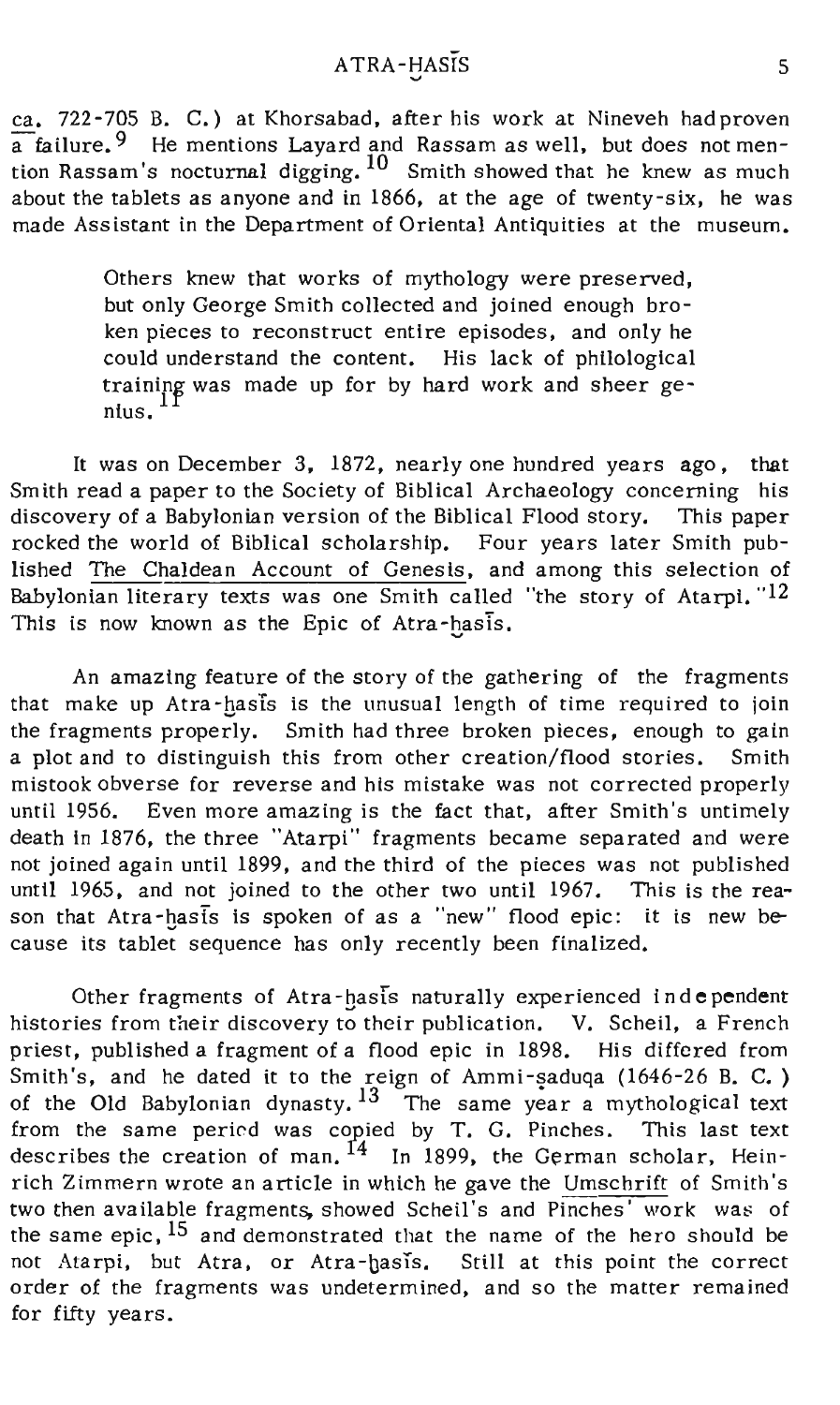#### 6 GRACE JOURNAL

It remained for the Danish scholar, Jørgen Laessøe, to point out the proper sequence. <sup>16</sup> Lambert and Millard take credit for publishing material done by the same original scribe who wrote Scheil's 1898 fragment. This material had been in the British Museum since 1889.

#### CONTENT OF THE EPIC

By way of definition, the Epic of Atra-hasis is more a literary tradition than a narrative with precise bounds and limits. Lambert states that plagiarism and a lack of respect for literary rights were common in the ancient world. <sup>17</sup> The only "title" that Atra-hasis had in antiquity is seen repeated in the colophon at the end of each tablet, <u>inuma ilu</u> awilum, "When the gods like man."<sup>18</sup>

The principal edition used by Lambert was copied out by Ku- Aya, "the junior scribe." This fact is also discernible in the colophons. Scheil in 1898 had given the name as Ellet-Aya or Mulil-Aya; neither of these is acceptable. It is known that  $\kappa u$  + divine name is Sumerian.<sup>1</sup> At one time there was some question about ku in Old Babylonian, but this sign is found in the Code of Hammurapi<sup>20</sup> as well as in Ammisa duqa's own famous "Edict. "21 Ku-Aya's text is not that of a schoolboy, even though he is called "junior scribe." He did his copying ca. 1630 B. C., if one holds to the "middle chronology," the majority opinion, on Babylonian chronology.<sup>22</sup> The original must be before 1630 B. C., making Atra-hasis one of the oldest, practically complete texts now known. Ku-Aya's work is an edition in three tablets. Other collated pieces must be relegated to much later periods, to the Late Assyrian (ca. 700-650 B. C.) in particular. George Smith's "story of Atarpi, " now brought into comparison with the other pieces, must be of the Assyrian Recension, according to Lambert, since it shows marked Assyrian dialectal forms. The distinction between Old Babylonian and Middle Assyrian would show up in the orthography as well. The Assyrian story is essentially the same as Ku-Aya's, but substantially rewritten. Neo-Babylonian fragments differ even more. A Ras Shamra fragment, written in Akkadian, not Ugaritic, has been found, and is included in Lambert, Its first three lines read:

> re'-nu-ma ilānumes im-taš-ku mil-ka i-na mātāti<sup>meš. ti</sup> a-bu-ba iš-ku-nu i-na ki-ib-ra-ti

The translation is:

"When the gods took counsel in the lands, And brought about a flood in the regions of the world."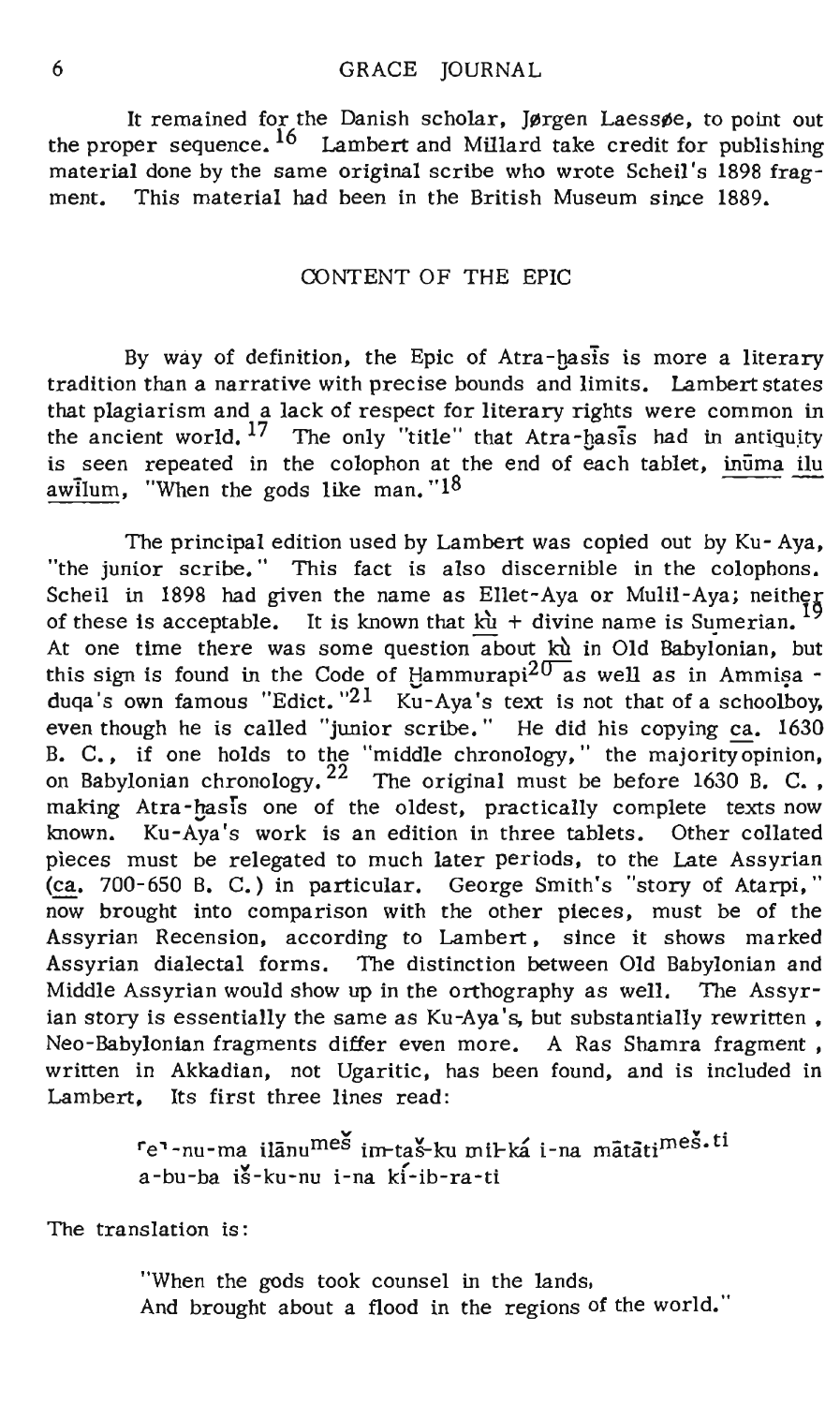The sixth line reads:

mat-ra-am-ha-s(-sum-me a-na-ku-[ma), "I am Atrahasis.  $"^{24}$ 

As to the theme of the text, the essence of its content, one must categorize it as both a myth because gods playa dominant role, andan epic, because the leading character is a hero. Most basically Atra-hasts deals with the problem of organization. A certain dialectic goes on here, viz., there is a conflict which goes through two phases. Both phases feature supernatural forces, but in the first "act" the conflict is among the gods for their own sakes and has to do with divine goals; the second phase concerns the conflict of the gods for the sake of man,  $i. e.$ , human organization enters the picture.

#### Tablet I

The story begins with a hearkening back to an earlier time. It almost has a "once upon a time" flavor. Certainly the plot is etiological from the outset.  $25$  "How did man become as he is?" "Once it was like this," the modern storyteller might commence. Once the gods, those superhuman reflections of man's aspirations, worked and suffered as men do now. Quite understandably, since Mesopotamia has always depended upon man-made waterways to redistribute the capricious floodings, the gods are represented as digging the canals. This was at a time when only the gods inhabited the universe. The greater and lesser gods are mentioned in II. 5-6. The seven great Anunnaki are mentioned. The term is used for all gods at times; at other periods the Anunnaki are the gods of the nether world. <sup>26</sup> Three senior gods are mentioned Individually. They are Anu, Enlil and Enki. In 1:12 they evidently cast lots to determine their particular spheres of influence. Anu rules henceforth from heaven; Enlil evidently stayed on earth; Enki descended to his abode in the Apsu, a subterranean body of water. The Assyrian recension of the epic from 1:19 ft. probably indicates that Enki set the Igigi (here, junior gods) to work on the canals. <sup>27</sup> The Igigi suffered this humiliation for forty years and then rebelled, "backbiting, grumbling in the excavation" (I:39b-40). They agree to take their mutual grievance to Enlil. They want not just reduction of their workload, but complete relief from it. In typically anarchous fashion the junior gods set fire to their digging tools, and utilize them as torches to light their way to Enlil by night. They surround Enlil's temple, called<br>Ekur, in the city of Nippur.<sup>28</sup> Enlli's servants, Kalkal and Nusku, bring word to the god<sup>29</sup> that he is surrounded. Lines 93 and 95 of this first tablet are a little unclear. Lambert believes some kind of proverbial usage of the word binu/bunu, "son" is employed. If this term were clear, it might be more readily apparent why Enlil does not hesitate to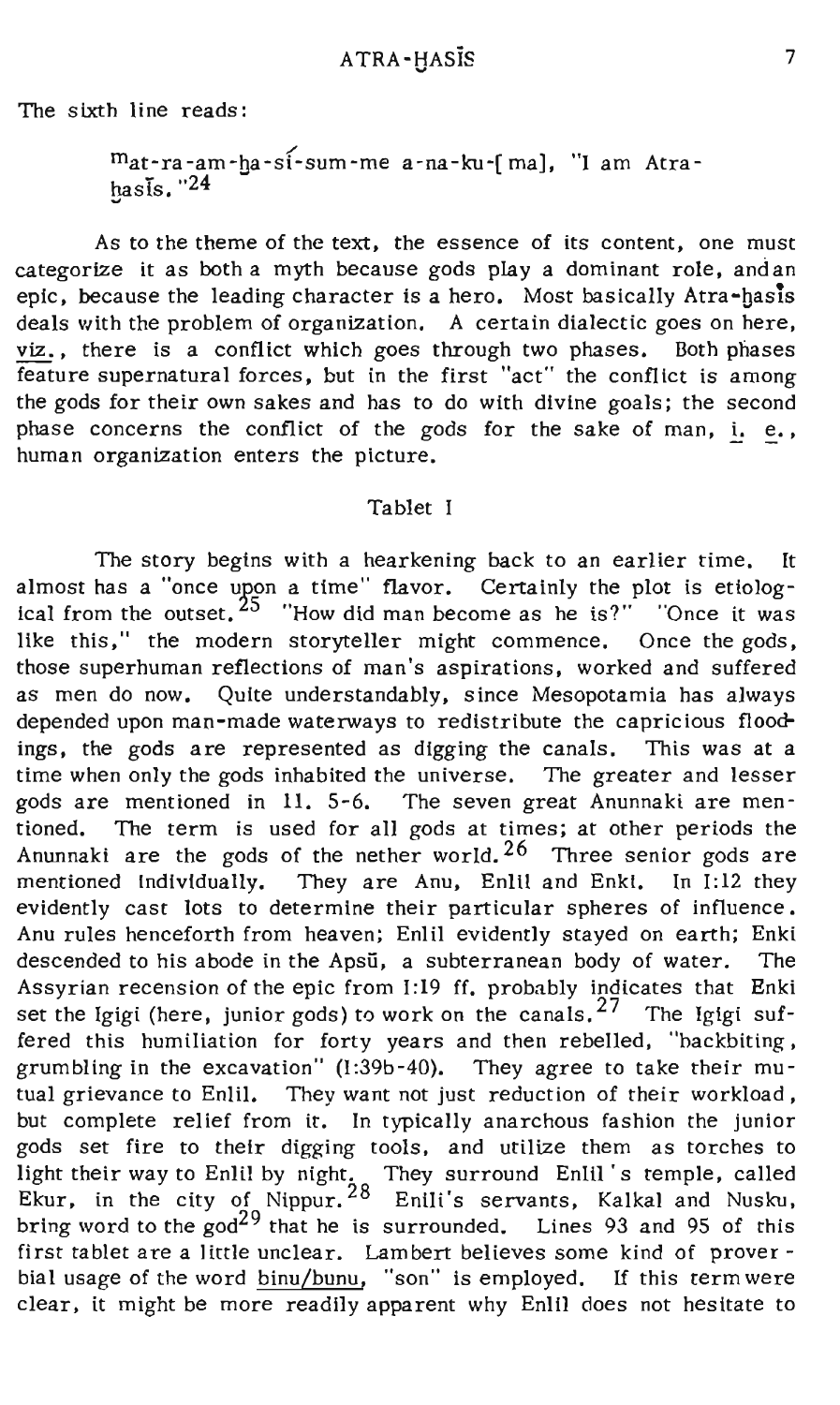summon Anu from heaven and Enki from the Apsu to stand with him against the rebels. It must be assumed that the gravity of the situation was reason enough for a coalition of the senior gods to deal with the matter. It is Anu in 1:111 who seems to be the supreme leader. The question is put to the rebels, "Who is the instigator of battle?" (11. 128, 140). The answer comes: "Every single one of us. . ." (1. 146). When Enlil heard that the extent of the antagonism toward him in his realm, earth, was so great, he cried (1:167).

It is curious that Enlil seems to recover his composure so quickly and begins to command30 Anu to go to heaven and bring down one god and have him put to death as a solution to the problem. Perhaps more might be known about the decision to slay a god, if it were not for the fact that right at this juncture (11. 178-89), the text is unclear, and the various recensions must be used to fill the gap. At any rate, when the text resumes, Belet-ill is on hand.  $31$  It is she who is summoned to to create $32$  the "Lullū-man." $33$  Man now will bear the work burden of the gods. Belet-ili is called Mami in 1:193, <sup>34</sup> and then it would seem that she is also called Nintu.  $35^{\circ}$  Though she is the birth-goddess, she disavows any claim to being able to "make things. "36 She points to the skill of Enki in that realm. But in 1:203 it becomes apparent that Enki must give her the clay so that she can create man.

Enki will make a purifying bath. One god will be killed; this is one called We-ila (1:223). He is not mentioned but this once in the text. <sup>37</sup> His flesh and blood, combined with Enki's clay will result in man. God and clay, therefore, are mixed to make man in the Babylonian conception. Line 215 is instructive: "Let there be a spirit from the god's flesh."<sup>38</sup> The plan to make a man is agreed upon by the Anunnaki, the plan is carried out, and the Igigi spit on the clay. Mami then rehearses before the gods in typically redundant, oriental fashion what she has done. The summum bonum of her work is this: the gods are free. Yet, strangely, the work is not complete, because more birth-goddesses, fourteen, are called in on the project and the group proceeds to the bit simti, "the house of destiny"  $(1:249)$  to get at the work in earnest. So the creation of man is not too clear. Fourteen pieces of clay designated as seven males and seven females, are "nipped off," and separated by a"brick" (1:256, 259). Another break in the story occurs here. Then there are some rules for midwifery in the Assyrian recension that fills the gap. Ten months is the time necessary before the mortals are born. Finally they are born and the text relates some rules about obstetrics and marriage, but it is not particularly clear until 1:352.

At this point the Significant statement is made, "Twelve hundred years had not yet passed. "40 This sentence begins the second part in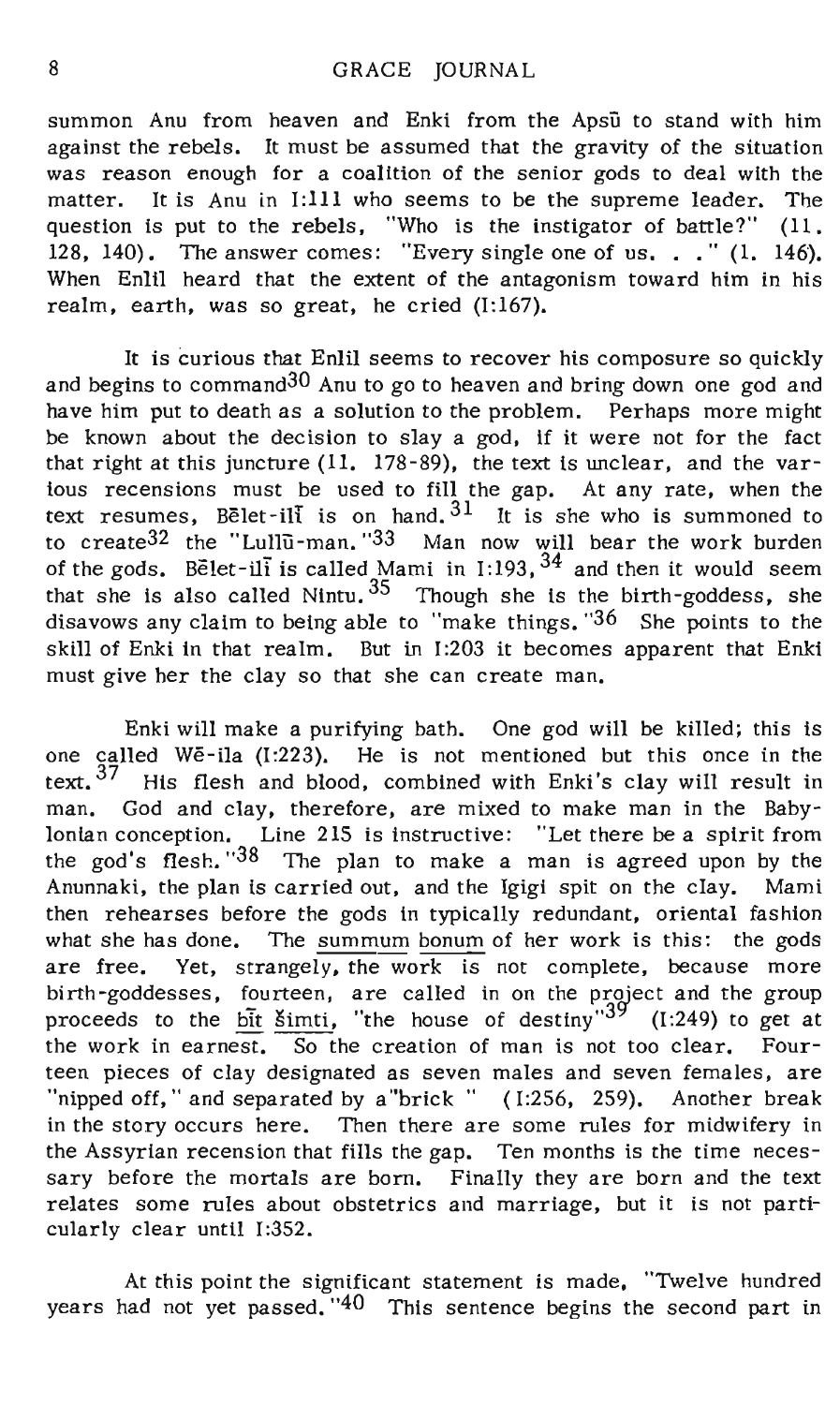# ATRA-HASIS 9

the plot, if one views its story content apart from the tablet divisions. This much time, twelve hundred years, is given as the span of time from man's creation to the Flood. During this period people multiplied and their noise became intolerable to EnliI, who becomes disatisfie d with the noise because he cannot sleep. ". . . Let there be plague," reads the last part of 1:360. Enlil has decided to reduce the noise by reducing the source, man. Namtara, the plague god, is summoned (1:380), but first, the reader is startled by the abrupt introduction of Atra-hasis, the king  $(1:364)$ . Perhaps he has been mentioned in some lost portion earlier. He must be a king because his personal god was Enki himself. Usually a Babylonian's personal god was a very minor deity. This is seen in much of the wisdom literature and prayers.  $41$ Enki is one of the chief gods; Atra-hasis must be a king. Atra-hasis petitions Enki to intervene and stop the plague. Enki advises the people to direct their attentions to Namtara, so that he will relax the plague. This is what then ensues as Tablet I closes with the statement repeated, "Twelve hundred years had not yet passed. " $42$ 

#### Tablet II

The sequence that ended Tablet I is now paralleled. Enki lost his sleep again, and decides to use drought/famine to eradicate men. Adad the storm god<sup>43</sup> should withhold his rain (II:11); waters should not arise from the abyss. Again Atra-hasis entreated Enki and at length Adad watered the earth, Lambert says, "discreetly . . . without attracting Enlil's attention. "44

From this point on in the epic the gaps frequently hide the story development. Evidently Enlil slept again but was roused by a third visitation of noise. By now Enlil must realize that some god is thwarting his extermination plans. Enlil resumes the drought. In column 3,  $45$ Atra-hasis is praying to Enki. By column 4 the famine is still in progress. Enki acts in the behalf of Atra-hasis in column 5. A late Babylonian piece inserted here tells of a cosmic sea that existed in the bottom of the universe. <sup>46</sup> From this area, fish were caught up in a type of whirlwind, and the second drought perpetrated by Enlil was averted by the sending of these fish among starving mankind. Enlil by now is tired of seeing his plans frustrated. Enki has been his adversary, he surmises. Since water (and fish) was used to save humanity this last time, water will be man's destruction, and Enki is sworn to an oath not to interfere in Enlil's plan. It would seem at this juncture Lullūawilum, puny man, is doomed.

#### Tablet III

This last tablet contains the flood story itself. Lambert observes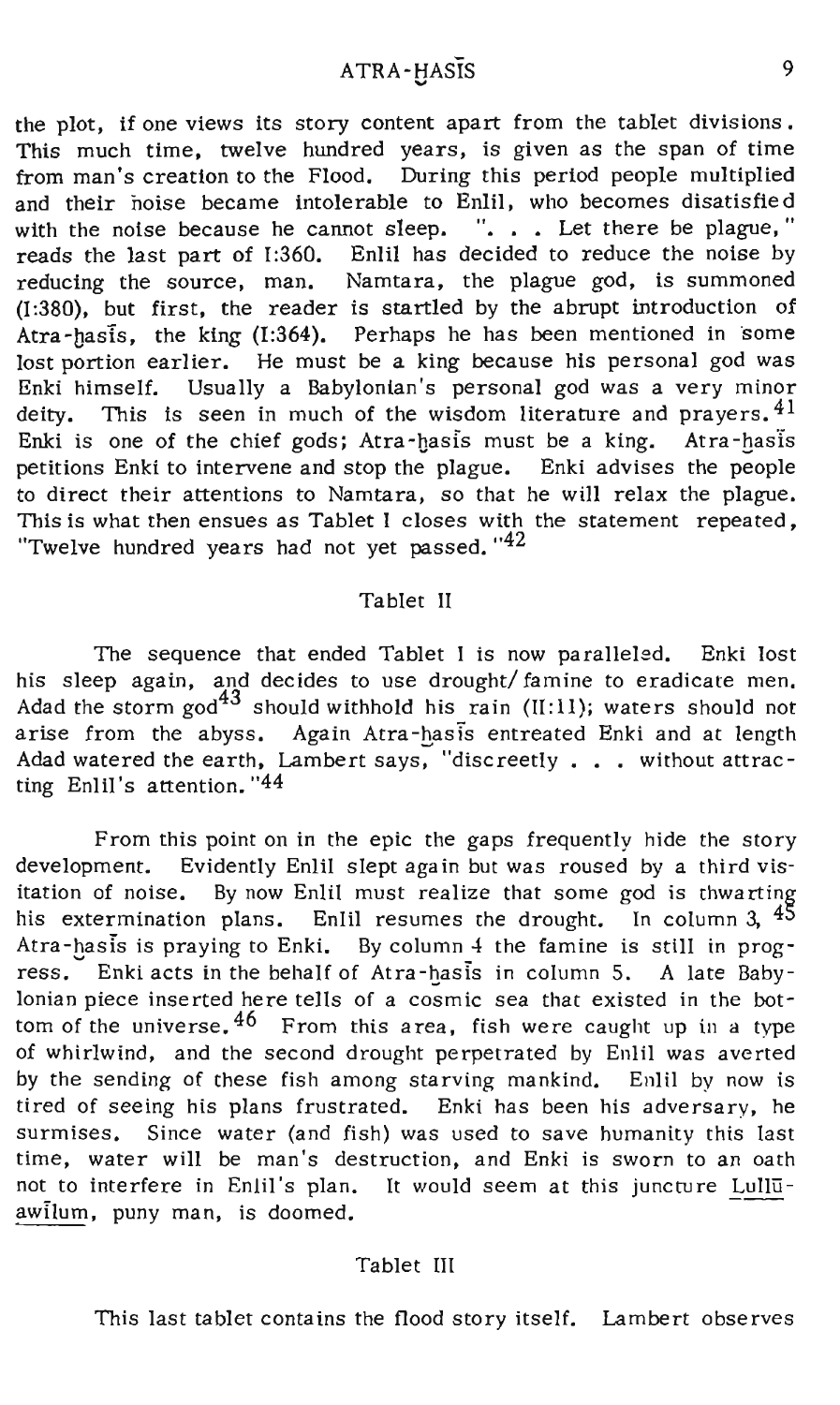that "the version known to George Smith from Tablet XI of the Gilgames Epic is in fact largely derived from the account in Atra-hasis.  $\sqrt[12]{47}$ 

Fortunately, Ku -Aya 's Old Babylonian text is the main source of the third tablet. Atra-bas1s is addressing Enki as it begins. It would seem that Enki, as is so typical of polytheistic morality, has already found a way to get around his oath to Enlil. III:1:18 begins Enki's message for avoiding the flood, and it has a familiar ring: "Wall, listen to me! Reed wall, observe my words!" $48$  Atra-has is told to destroy his house, undoubtedly made of reeds, and build a boat.<sup>49</sup> Reeds grow particularly in southern Mesopotamia, near the Persian Gulf. Perhaps the story originated in such an environment. Interesting nautical terms are employed in 11, 29-37. Concerning the boat:

> 'Roof it over like the Apsu. So that the sun<sup>50</sup> shall not see inside it Let it be roofed over above and below. The tackle should be very strong, Let the pitch be tough, and so give(the boat) strength. It will rain down upon you here An abundance of birds, a profusion of fishes. ' He opened the water-clock and filled it; He announced to him the coming of the flood  $51$  for the seventh night.

Atra-hasis did as Enki commanded him. The reason for the flood is given "theologically" in the fact that the two gods of the earth and the deep are angry with one another. This sounds primitive indeed. Since Atra-hasls is a devotee of Enki, he must side with him and no longer live in Enlil's earth.

Column 2 of the third tablet is badly broken. It would seem the boat is being built by such as a "carpenter" and a "reed worker.  $52$ By line 32 of this column, clean and fat animals are mentioned as being put on the boat. And, then, in the lines remaining of the column, the most personal touch in the poem is given. Atra-hasis must go to live with his own gcd. He calls for a banquet for his people and his family. Yet he cannot enjoy or even participate in this festivity because he is overcome with grief in contemplating the impending horror. Atthe banquet he was "in and out: he could not sit, could not crouch" (1. 45). His heart was broken instead and he was vomiting.

By now the weather worsened, Adad's thunders being heard in the clouds overhead. Pitch was brought to enable Atra-basis to close his door. The winds and the waves rose. He cut his restraining hawser and set his reed-boat adrift.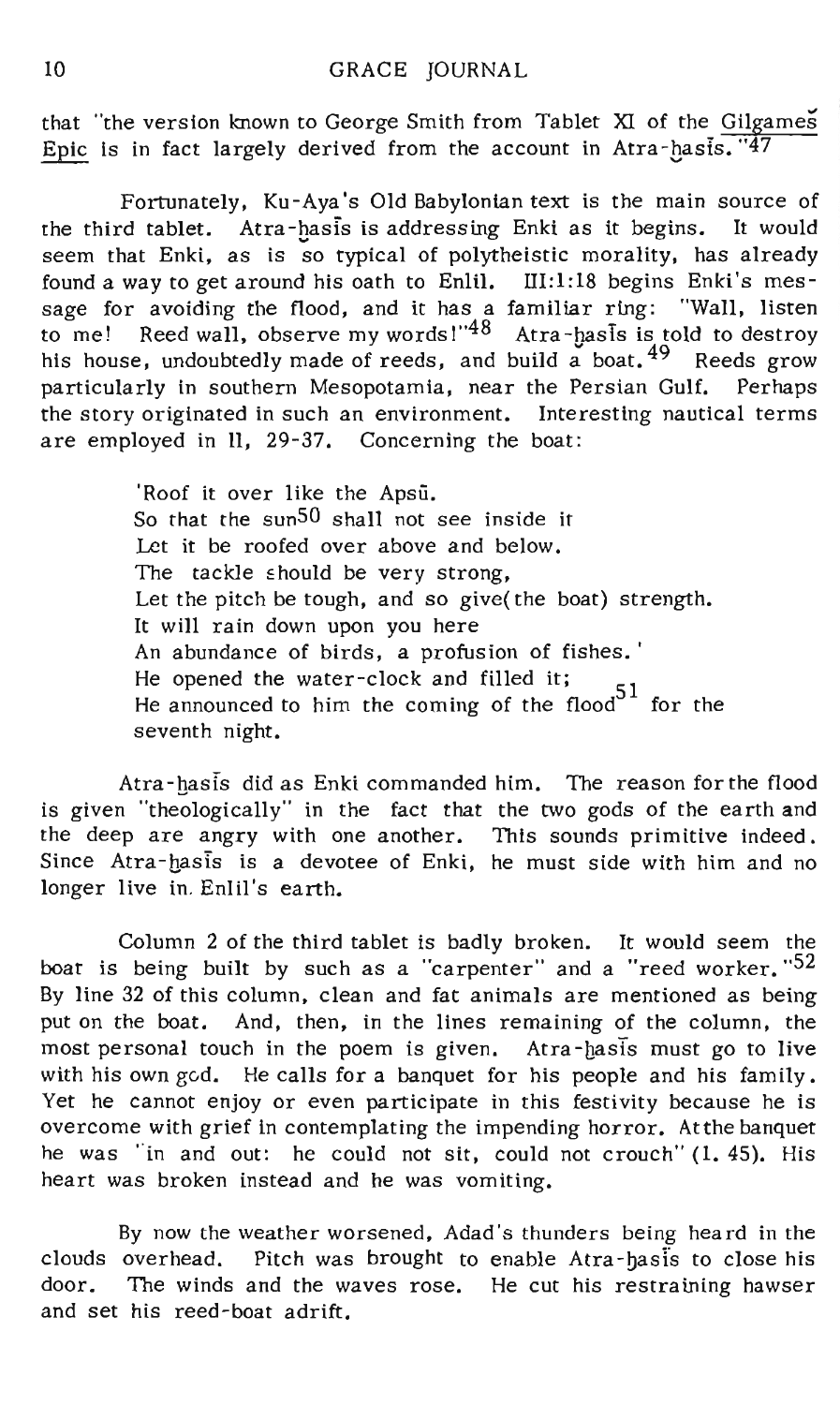Lines are missing at the beginning of column 3 of tablet **III.** Restored by conjecture is the mention of the Zu bird in line 7. Zu is mentioned again in one of the recensions, <sup>53</sup> and is also found elsewhere in ancient Near Eastern mythology.<sup>54</sup> The strength of the flood came upon the peoples; its destruction was a nightmare. Enki took it badly from the outset. The birth-goddess Nintu $5\overline{5}$  and the Anunnaki regret the disaster. Nintu bewails the loss of her children, who have become "like" flies. "56 She seems to have lost her purpose for existence. She rightly blames Enlil for such a lamentable act. Her crying is enunciated in IIl:4:5-11. The gods thirsted during the flood, as if they could no more subsist on salt water from the Apsu than could humans. Nintu wanted beer in fact in III:4 :16. The gods stood like sheep standing together in a dry trough waiting for a drink.  $57$ 

Seven days and seven nights the deluge continued. As column 5 is missing its first 29 lines, the flood itself is over at Ill:5:30. Atra-hasis is "providing food" (line 32), and as the gods smell the food, "they gathered like flies over the offering." This last statement is hardly very flattering to the gods, and most typical of the skepticism of the wisdom genre in Babylonian literature. After the god's repast, Nintu arises and complains concerning the unknown whereabouts of both Anu and Enlil. Since they are the instigators of this terrible calamity, where are they? The question is not immediately answered. Instead an etiological explanation is given on flies, telling of the manufactured flies in the jewelry of lapis worn around the necks of Mesopotamian deities. The reason for this episode is given by Lambert:

> Thus the flies in the story are a memorial of the drowned offspring of Belet-ili, and the idea may have been suggested to its originator by a proverb or cliche about dragon-flies drifting down the river. 59

Enlil, who now has appeared, sees the reed boat and becomes angry at the Igigi. After all, the gods had decided to exterminate man; all the gods were under oath. How did man survive? Enlil wants to know. Anu points out that only Enki, whose realm is the sea, could save man. Enki steps forward and freely admits his deeds and evidently seeks to be exonerated (in a badly damaged passage). Volume 7 is of no help in the flood story; its chief concern is proverbial sayings on childbearing. Column 8 begins at the ninth line: this is the epilogue. The text is so problematic that it is not certain who is speaking in III:8:9-I8. Lambert thinks the mother goddess is a leading candidate. In line 15 the whole epic is perhaps called anniam zamara, "this song. " $60$ Perhaps the song was recited in some way in Babylonian religious worship.  $61$  Thus ends the last tablet.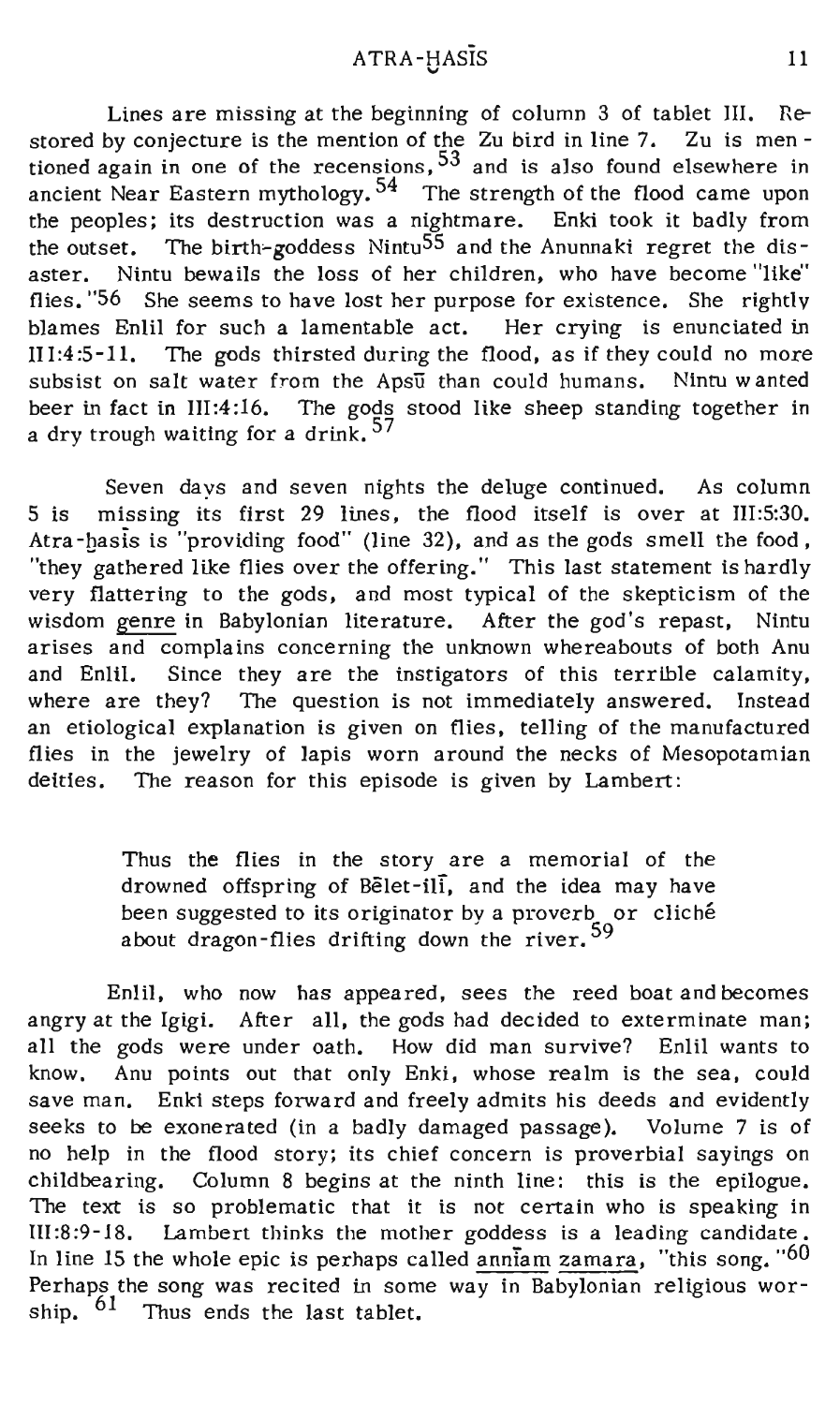#### 12 GRACE JOURNAL

# RELATION TO GILGAMES XI

Still foremost in size and state of perservation among Akkadian epic selections are the twelve tablets (containing over 3,000 lines) of the Epic of Gilgames.<sup>62</sup> The eleventh tablet here deals with the Flood.

Gilgames meets the figure who is synonymous with Atra-hasis of the recent epic, Utnapishtim.  $^{03}$  The latter is called "the Faraway"  $^{64}$ or "the Distant" $65$  because he dwells removed from others, he is immortal. Gilgames had thought in Utnapishtim he would find one prepared for battle,  $66$  but he lies indolent upon his back (line 6). Gilgames has long sought immortality and he asks the serene Utnapishtim how he attained the blessed state.

Utnapishtim will tell Gilgames a secret which begins in Shuruppak, <sup>67</sup> the city where the gods lived. There the hearts of the gods led them to produce the flood.  $68$  The gods present are the same as those in Atra-hasis, among whom are Anu, who is called abasunu, "their father,  $.69$  and Enlil, who is denominated malikšunu, "their counselor. "70 Ninigiku-Ea is present. This name is  $\frac{1}{\text{simply another}}$  appellative of Enki the god of wisdom who dwells in the Apsu. 71 As in Atra-hasts, Enki/Ea speaks to the house of reeds. Utnapishtim's home:

> Reed-hut, reed-hut! Wall, wall! Reed-hut, hearken! Wall, reflect! Man of Shuruppak, son of Ubar-tutu, Tear down (this) house, build a ship! $72$

Thus in both epics the command to build a boat in order to escape the flood is similar. The seed of all living creatures is called to go up into the ship. Dimensions are not given for the ship in Atra-hasis; however, Gilgames mentions that the ship should be accurately measured, 73 and that the width and length of the boat are to be equal, or square. Finally, the boat should be covered, ceiled over like the Apsu, i. e., impenetrable.

Like Atra-hasis, Utnapishtim pledges to carry out Enki's orders. He must sever his tie with Enlil's terrestrial economy and go to his own god, Enki.

There is a large break in the left margin of the tablet that extends from about line 41 to the center at about  $45$ , and then proceeds to the center of 55 and angles back to reveal the first sign of  $53.74$  A lesser break at the right side extends over lines 48-53.

Children brought pitch for Utnapishtim's boat. The "strong"75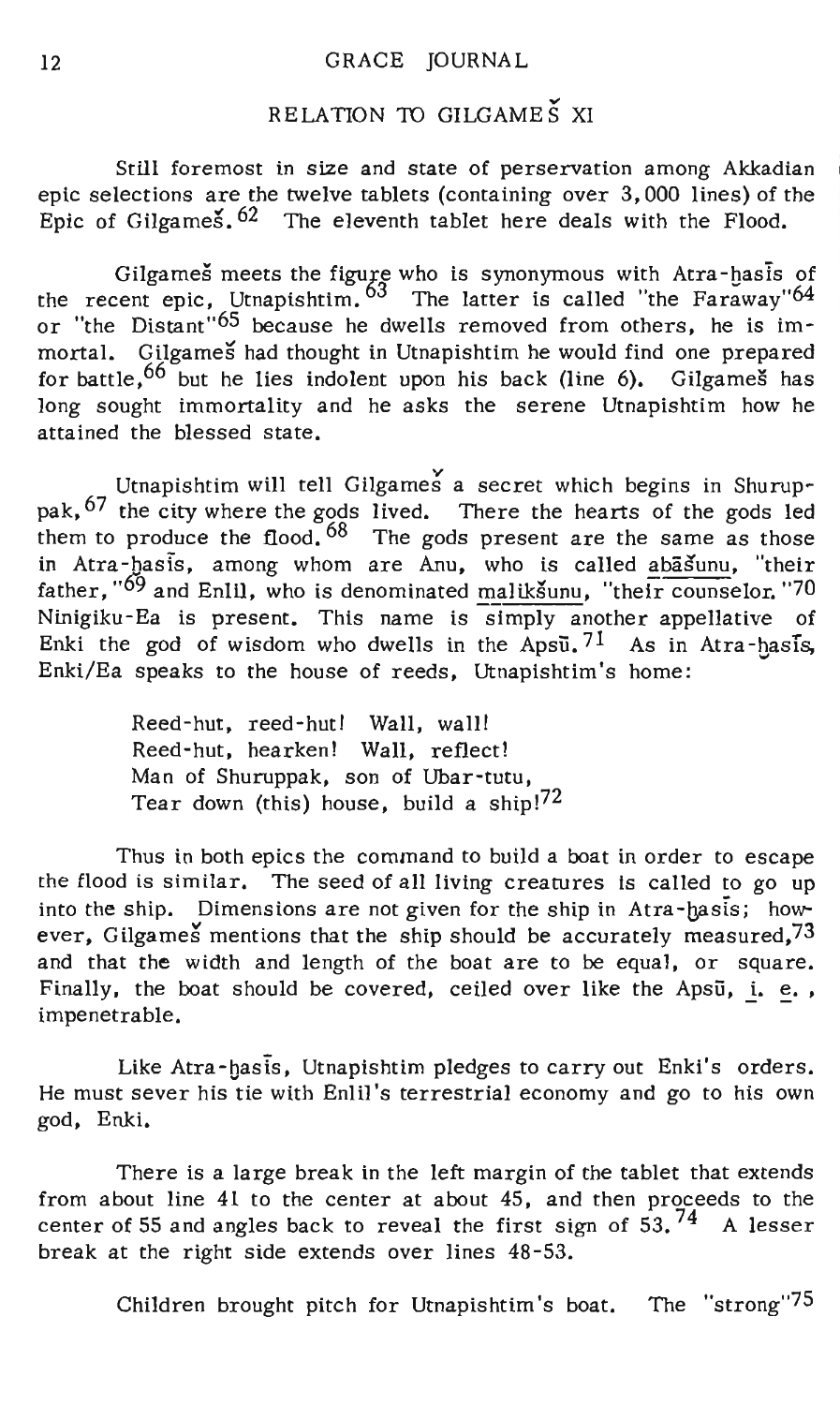# A TRA-HASIS 13

or the "grown ones"<sup>76</sup> brought all else needful. The floor space of the boat is said to be about 3,600 square meters,  $^{77}$  or approximately an acre. The walls were 120 cubits high, the decks were 120 cubits on a side. The boat had six decks. Speiser conjectures that the ship took seven days to build from his restoration of line  $76.78$ 

Utnapishtim's family, the beasts of the field, and all the craftsmen were made to go on board the ship. This is a greater number than Atra-hasis. The rain that is coming is called by Speiser "a rain of blight." It was Enki's water-clock that was set for Atra-hasis. Here it is Shamash,  $79$  the sun god, who sets the time of the flood.

Adad's thunders signal the approaching deluge. Nergal, god of the underworld,  $80$  tears out the posts of the world dam, letting the waters loose. There must be a connection between Atra-hasis III:3:9-10 and Gilgames XI:107, where in both cases it is stated that the land was shattered like a pot.  $81$  This must have reference to a cataclysmic force. something of diastrophism. Countless other examples could be given of this kind of parallelism between the two epics. Cataclysmic language is repeated in Speiser's rendition of line 109, "submerging the mountains. "82

The gods cowered during the storm in typically mortal fashion. Ishtar $83$  seems to take the role of the Mami/Belet-ili/Nintu birth-goddess in Gilgames. It is she that laments the sad state of things and blames herself.

On the seventh day the flood ceased. All of mankind had returned to clay. The ship comes to rest on Mt. Nigir.  $84$  Utnapishtim sends forth first a dove, then a swallow and lastly a raven, which does not return to the ship. Thereupon he lets out all his "passengers" to the four winds,  $85$  and offers a sacrifice. The gods, smelling the aroma as in Atra-hasis, "crowded like flies about the sacrificer."86 Ishtar and the jewels are brought into the context here too, with the idea that the jewels are a memorial remembering the flood. Enlil is excluded because he perpetrated the crime.

Utnapishtim is specifically called Atra-hasis, "the exceedingly wise," in line 187. Enlil seems to abate some of his anger and by 11. 193-4, he pronounces a blessing upon the Babylonian Noah and his wife:

> "Hitherto Utnapishtim has been but a man; But now Utnapishtim and his wife shall be like unto us gods. 87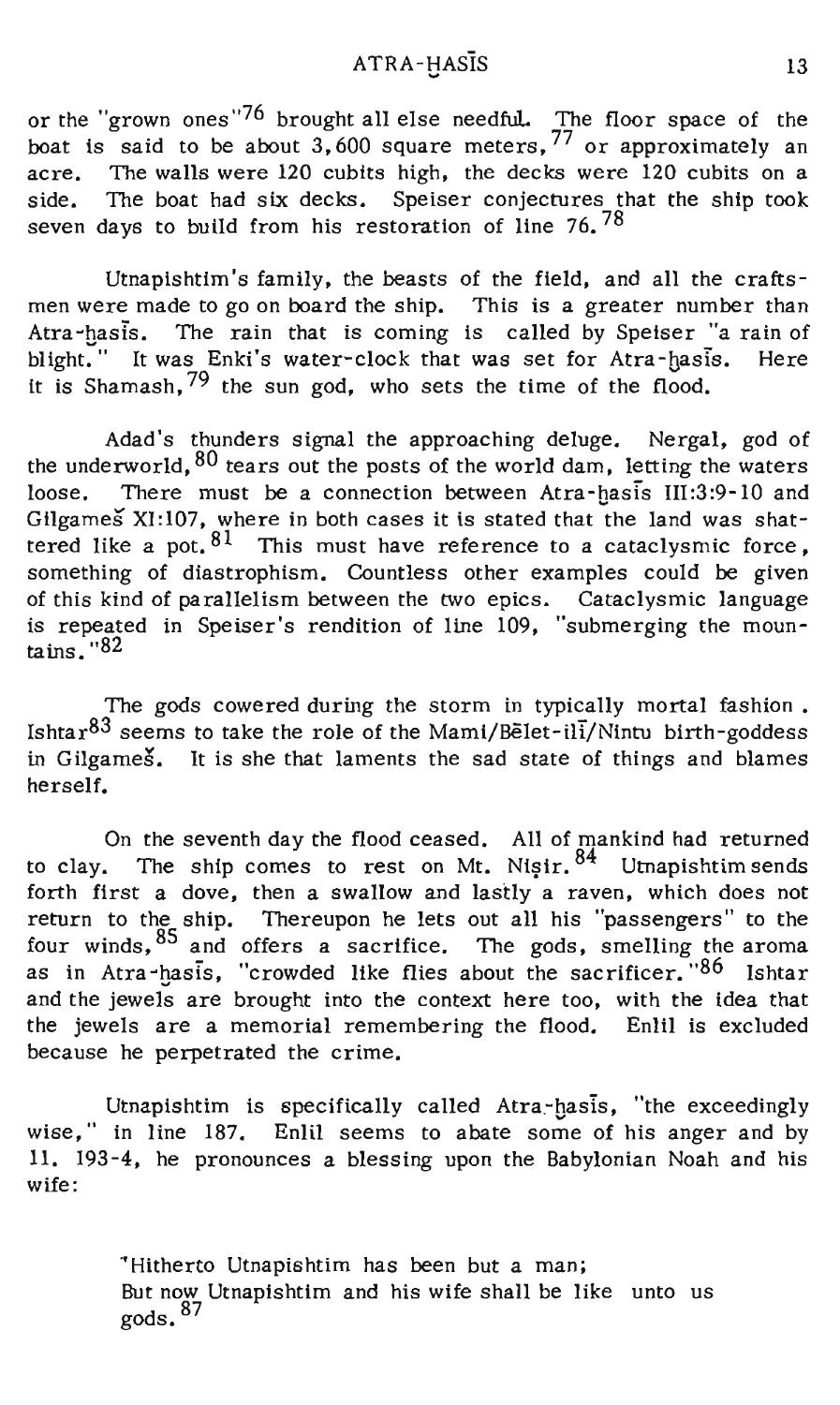Thus the close similarities can be seen between Atra-hasls and Gilgames XI. As has been said Atra-hasis is the older of the two, its copy dating from the Old Babylonian with an archetype perhaps as early as ca. 1800 B. C. Both compositions are part myth and part epic. Both show the marks of wisdom literature in their themes of introspection. It must be remembered both heroes are "Wise men." Simply because it is longer and better preserved at key points of flood-story  $interest$ , Gilgames remains the more detailed document on the flood.

#### RELATION TO THE OLD TESTAMENT

In Genesis 6:5-9: 19 the author of the Book of Genesis, Moses, writes concerning God's judgment of the world by a flood. Immediately one is struck by the solemnity of the story:  $\pi$ ;1,1  $\times$   $\pi$   $\cdot$   $\cdot$  'the

Lord/Jehovah saw" the wickedness of man. There is no pantheon of gods conniving against one another. There is no "noise" prompting the destruction by the flood. The God of Heaven is hardly dismayed over all the noise men may make. The problem here in Genesis is not organization or the lack of it, the problem is that "every imagination of the thoughts" of man "was only evil continually" (Gen. 6:5). Such a world wide problem as moral corruption is so vastly more realistic than noise.

In 6:14 God tells Noah to build a  $\overrightarrow{1}$ , "an ark. "88 The ark will be of sturdier construction than mere reeds: it will be of  $\gamma$ ולבך  $\lambda \vee \lambda$  , "gopher wood." The ark will be covered with  $\gamma$ י $\mathfrak{Z}$ , "pitch. "89 The dimensions of Noah's ark are superior as well. It is not square but more boatshaped. All three accounts speak of the boat, the pitch and the door. God promises deliverance to Noah in 6:17; Enki indicates that Atra-hasis will "save life," if he escapes as planned.  $90$ 

Only in the Biblical account is the number of animals to be brought into the ark realistic. The tablet is marred in Atra-hasis III:3:32 ff., but indiscriminate numbers of birds (?), cattle (?) and other wild creatures (?), plus Atra-hasis' family, go on board. <sup>91</sup> The "clean beast" of Genesis 7:2 may be reflected in the elluti of III:2:32. 92

The duration of the actual rain is more realistic also. Forty days and nights are cataclysmic duration on a world-wide scale. Six or seven davs is far less believable. The flood of Genesis lasted 371 days.<sup>93</sup> With the words of Genesis 7:11, *(יוניביי* 1975) ~n..(o) 01 Z]> ~ltl';l ..r)'::l.1 X 1 t1!l'1 a 1 il.f:\, the action and extent r ;. . - *<sup>T</sup>*- '" -,- *'T* - • of the flood are clear. The niphal verbs here show that these natural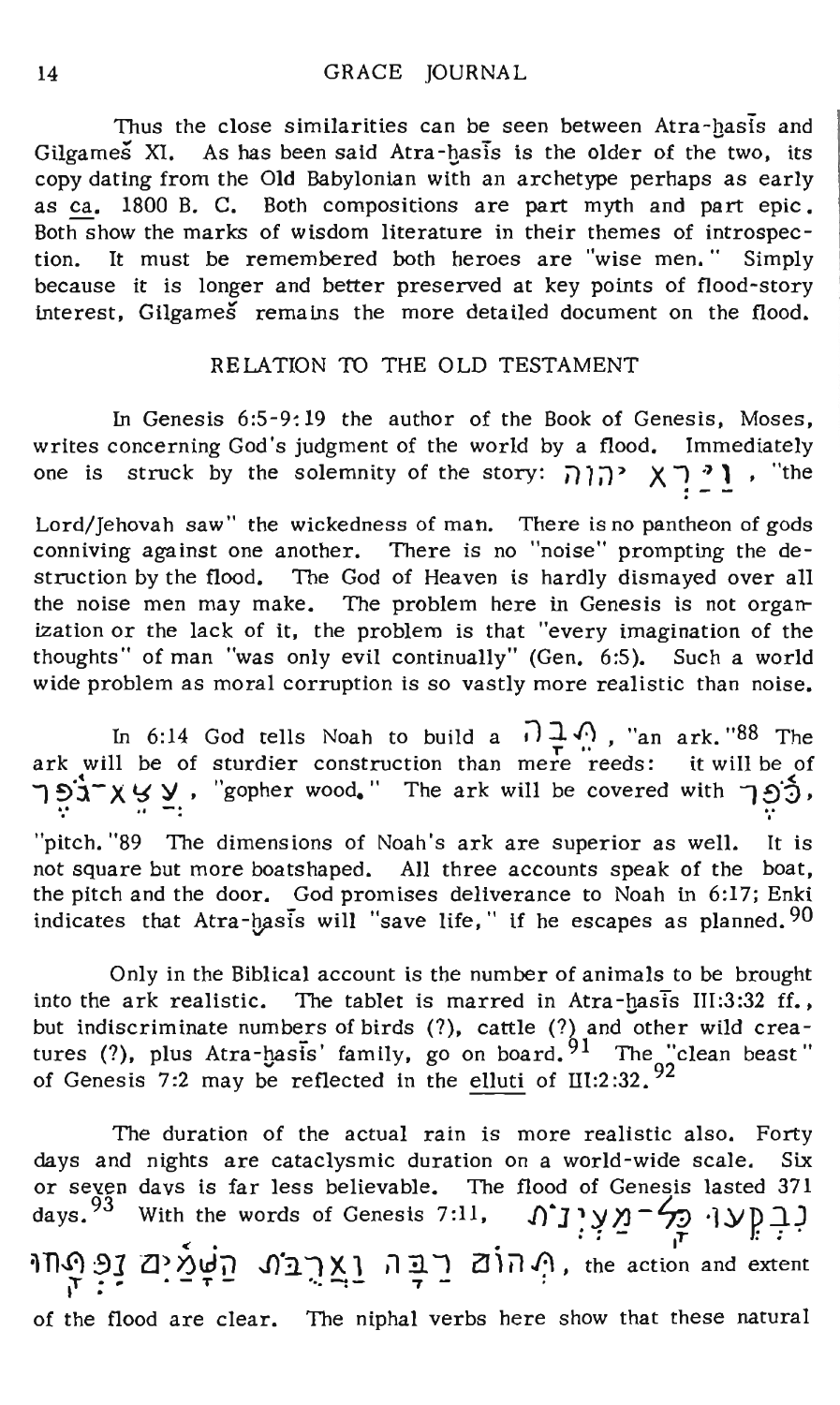### ATRA-HASIS

forces were acted upon by an outside Agent, God. One might assume that Enki's Apsu erupted adding to the waters, but the only clear statements have to do with Adad's roaring in the clouds,  $e$ ,  $g$ , in  $II1:2:49$ , 53 of Atra-hasis.

The closing of the boat's door is treated variously. Genesis rine closing or the boat s door is treated variously. Genesis<br>7:16 states simply,  $\prod_{i=1}^{n}$   $\prod_{i=1}^{n}$   $\prod_{i=1}^{n}$   $\prod_{i=1}^{n}$  What obliging soul brought the kupru ("pitch") for Atra-hasis to close his door?<sup>94</sup> Then that one was swept away in the flood?

Very little is said about the amount and the subsequent assuaging of the waters. Even if this is the case, it is a little difficult to see how one could say of Gilgames XI that it portrays a local flood, since the mountains were submerged. That claim is better supported with respect to Atra-hasis, but chiefly from silence, because the latter does not give any real clue as to the extent of the flood.

The destruction of man and beast is deemed complete, however. This would imply a universal catastrophe for both Atra-hasis and Gilgames. All flesh died; the waters had to seek out all, in effect. Genesis  $7:21-23$  is most plain on this point.

Atra-hasis III:5:30 may have a reference to the sending of some kind of bird to find dry land.  $95$  Gilgames clearly indicates a dove, swallow and raven, while Genesis employs a raven and a dove.

Atra-has's does not give the place of the ark's landing. Mt. Nişir should be identified with Pir Omar Gudrun in Kurdistan, accord-<br>ing to Speiser.<sup>96</sup> Ararat (הרי  $\begin{pmatrix} 7 & 7 \\ 7 & 7 \end{pmatrix}$ ) has generally been thought to

coincide with the mountain of that name in what was ancient Urartu, the region of Lake Van. 97

The altar that Noah built is "paralleled" in the Babylonian epics, as has been shown. The words n'n':/;'] n'-i-c1x ;}I.l' n--'~l, - **-.. ....** ~T- "and the Lord smelled the sweet savor" (Gen. 8:21), have their grossly polytheistic analogy in both Atra-hasls and Gilgames. Leupold has said that God "viewed the sentiments behind the sacrifice with satisfaction.  $^{98}$ 

If there is a blessing on Atra-hasis at the end of his epic, it is missing. III:7 is about childbirth and seems as if it has no real connection with the rest of the poem. 'Jtnapishtim obtains immortality and goes to live somewhere in the West. Noah receives a promise from God that He will not judge the earth by water again. The Covenant is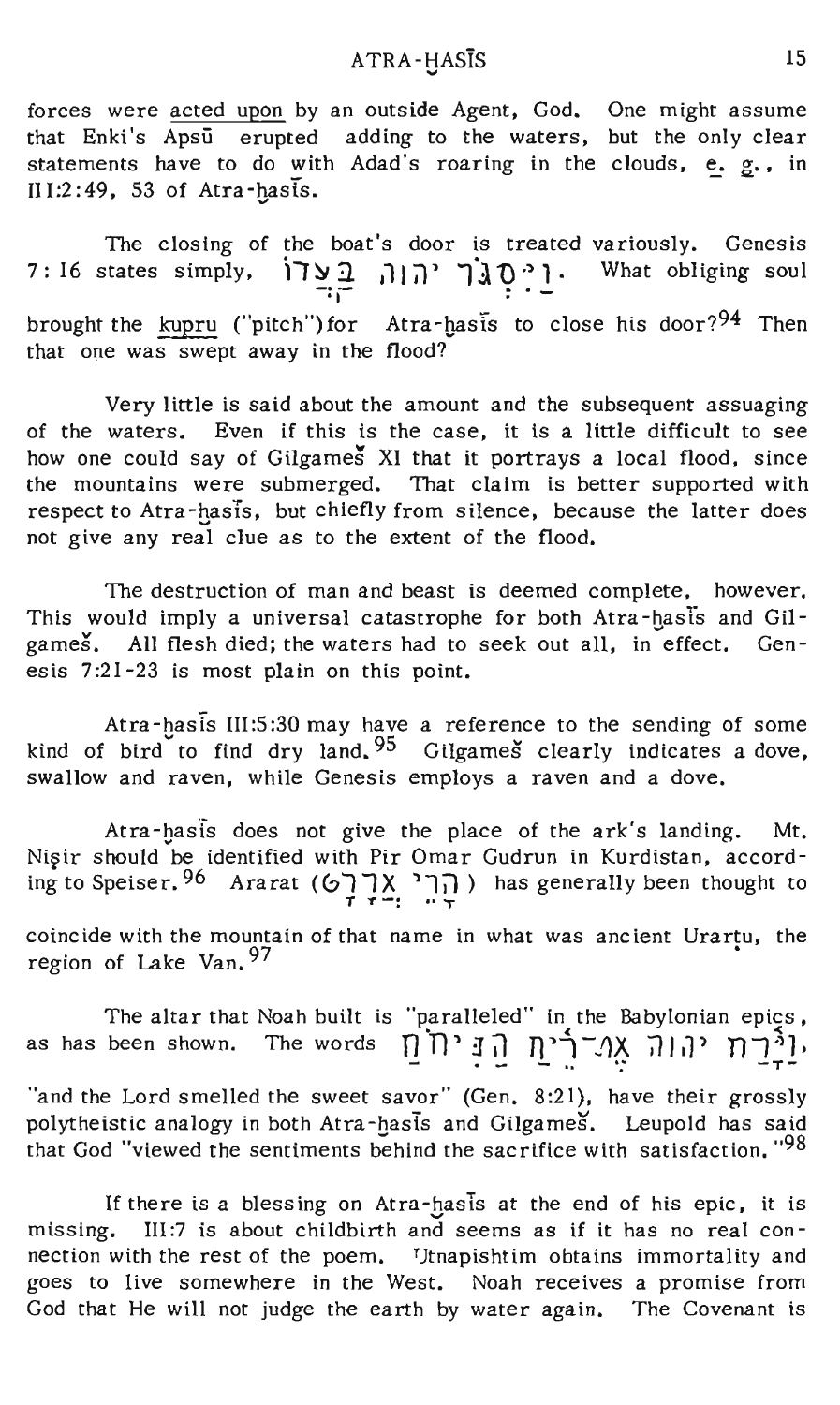given to Noah; there is no Babylonian counterpart to the covenant.

#### **CONCLUSION**

After languishing in museum collections for nearly a century, the Epic of Atra-hasis has at last been presented to the scholarly world in a more readable form. The process is as yet incomplete. It is hoped that more fragments may be added to the missing sections of Tablet III. Such a discovery would enhance Flood studies even more. It must be admitted at this point that Gilgames XI is still the chief extra-biblical document on the Flood from the standpoint of completeness and parallels. Gilgames is a dynamic composition; its story is quite captivating. All of its twelve tablets constitute a marvel of ancient literature, surpassed only by Scripture itself. Atra-hasis, on the other hand, is somewhat colorless by comparison. Lambert has forewarned his readers on this account: "a modern reader must not expect to find our translation immediately appealing or fully intelligible."<sup>99</sup> The greatest appeal in Atrahasis must be, in the final analysis, for the philologist. The present author has only given a taste of the rich mine of comparative linguistical material in the epic. As to content, it may be reiterated with previous generations of academicians, all accounts -- Atra-hasis. Gilgames Xl (including the Sumerian flood story of Ziusudra, purposely not touched upon here) and the Genesis Flood -- go back to an actual, historical occurrence of a world-wide flood catastrophe. The inspiration of the Holy Spirit has preserved the Biblical account without any mythology, polytheism or low moral concepts, and its very text has been supernaturally preserved as well.

#### DOCUMENTATION

- 1. E. A. Speiser, trans., "Atrahasis" (in Ancient Near Eastern Texts, James B. Pritchard, ed. 2nd edition. Princeton: Princeton University Press, 1955), pp. 104-6.
- 2. W. G. Lambert and A. R. Millard, Atra-hasis: The Babylonian Story of the Flood (Oxford: Clarendon Press, 1969, pp. 42- 105. Recent periodical discussions by these co-authors include: Lambert, "New Light on the Babylonian Flood," Journal of Semitic Studies, 5/2 :113-23, April, 1960; and Millard, "A New Babylonian 'Genesis' Story," Tyndale Bulletin, 18:3-18, 1967.

3. Lambert, Atra-basis, pp. 134-7.

- 4. E. g., cf. Samuel Noah Kramer, The Sumerians (Chicago: The University of Chicago Press, 1967), pp. 3-32.
- 5. Work continues on the smaller mound until very recently, cf. Geoffrey Turner, "Tell Nebi Yūnus: The Ekal Mašarti of Nineveh," Iraq,  $32/1:68$  (and especially pl. XV), Spring, 1970.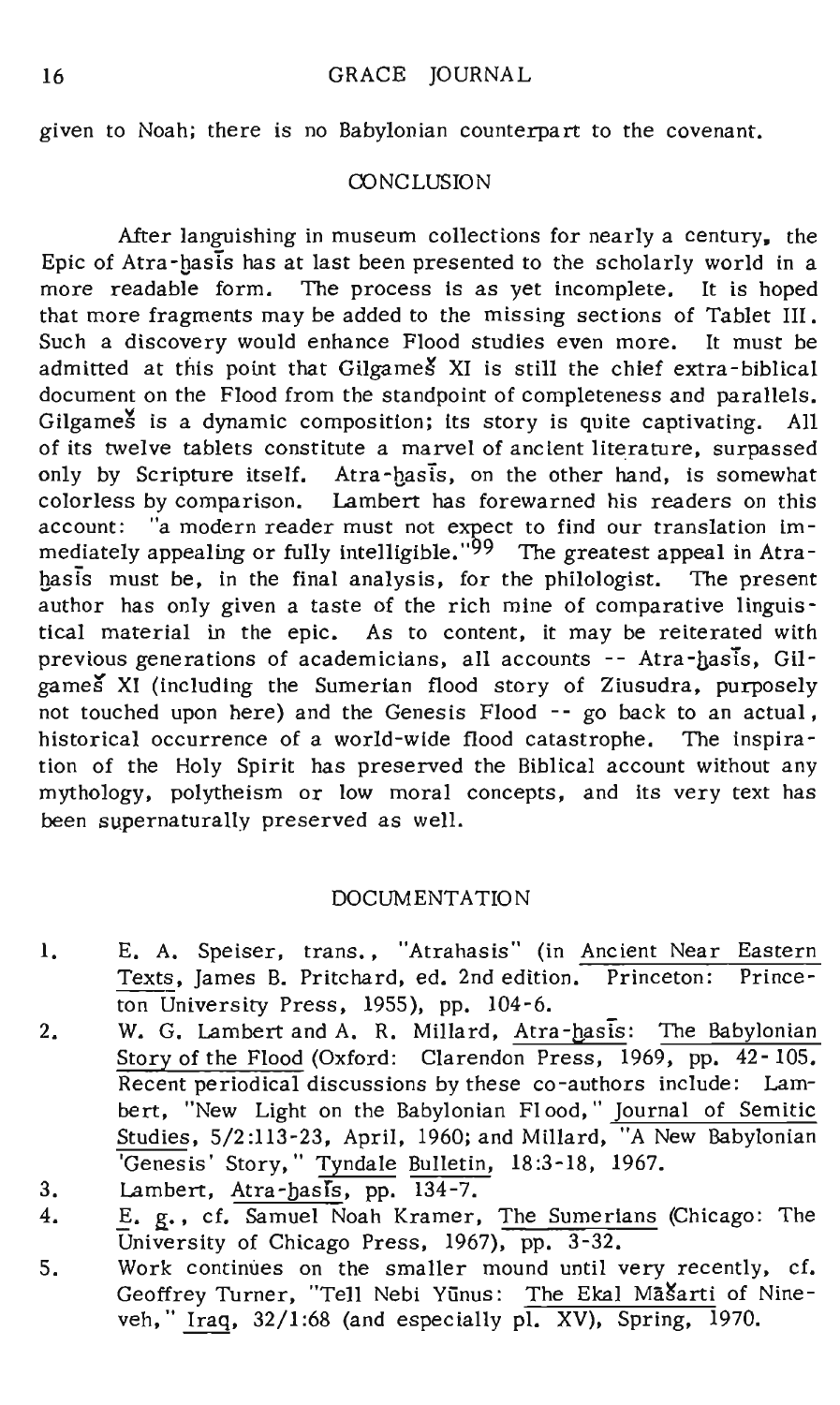- 6. Layard's works are well known. Some of them include: Nineveh and its Remains (new edition; 2 vols. in 1. New York: George P. Putnam, 1852); also A Popular Account of Discoveries at Nineveh (abridged; New York: Harper and Brothers, Publishers, 1852).
- 7. Layard's remarks on his second expedition are interesting, cf. his Discoveries Among the Ruins of Nineveh and Babylon (New York: G. P. Putnam and Company, 1853), pp. 67ff.
- 8. Lambert, Atra-hasis, p. 2
- 9. George Smith, Assyrian Discoveries (3rd edition. New York: Scribner, Armstrong and Company, 1876), pp. 2-3.
- 10. Ibid., p. 4.
- 11. Lambert, Atra-hasis, p. 3.
- 12. Ibid.
- 13. Dates are according to the "middle chronology" on Hammurapi, as presented by J. A. Brinkman in A. Leo Oppenheim, Ancient Mesopotamia (Chicago: The University of Chicago Press, 1968), pp. 335-52.
- 14. Theophilus G. Pinches, The Old Testament in the Light of the Historical Records and Legends of Assyria and Babylonia (London: Society for Promoting Christian Knowledge, 1902), p. 117. This fragment is from Scheil and has come to be denominated "W" in Lambert, cf. the latter's p. 129.
- 15. As early as 1902, i. e., at the time of Pinches' first edition of his work quoted immediately above, Pinches is willing to say, p. 117: "It is not improbable that the fragment published by the Rev. V. Scheil, O. P., belongs to this legend.  $\ldots$  " Pinche s does not seem as convinced as Lambert implies he was.
- 16. Lambert, Atra-hasis, pp. 4-5.
- 17. Ibid., p. 5.
- 18. Ibid., pp. 32, 42.
- 19. Ibid., p. 31, n. 1; cf. also René Labat, Manuel d'Épigraphie Akkadienne (quatrieme edition; Paris: Imprimerie Nationale,  $1963$ , pp.  $210-11$ .
- 20. The sign is  $\left[\begin{matrix} 1 & 0 & 0 & 0 & 0 \\ 0 & 0 & 0 & 0 & 0 \\ 0 & 0 & 0 & 0 & 0 \\ 0 & 0 & 0 & 0 & 0 \\ 0 & 0 & 0 & 0 & 0 \\ 0 & 0 & 0 & 0 & 0 \\ 0 & 0 & 0 & 0 & 0 \\ 0 & 0 & 0 & 0 & 0 \\ 0 & 0 & 0 & 0 & 0 \\ 0 & 0 & 0 & 0 & 0 \\ 0 & 0 & 0 & 0 & 0 \\ 0 & 0 & 0 & 0 & 0 \\ 0 & 0 & 0 & 0 & 0 \\ 0$ such as ina kaspi (KU. BABBAR)-su, "in his silver," cf. E. Bergmann, Codex Hammurabi: Textus Primigenius (editio tertia; Roma: Pontificium Institutum Biblicum, 1953), p. 8 (Law 35, line 3. of the Code).
- 21. I.8' in the edict reads, in part,  $k\hat{u}$ ,  $b$ abbar<sup>am</sup>, "and silver," F. R. Kraus, Ein Edikt des Königs Ammi-saduqa von Babylon. Studia et Documenta ad iura Orientis Antiqui Pertinenta, Vol.  $\overline{L}$  (Leiden: E. J. Brill, 1958), p. 18, Incidentally, Clay has another version of the name of the scribe in the collophon: Azag-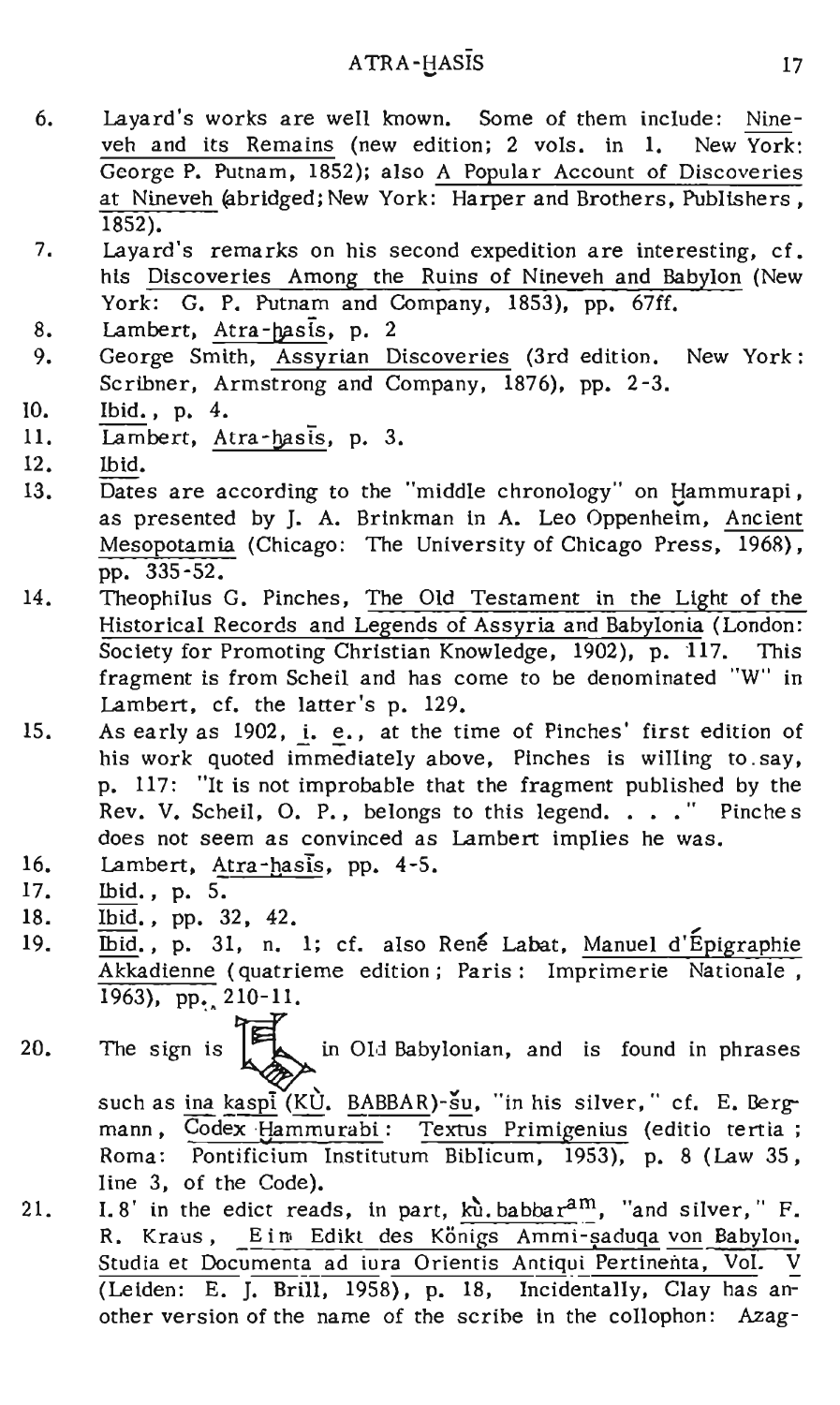$d$ Aya, cf. Albert T. Clay, A Hebrew Deluge Story in Cuneiform and Other Epic Fragments in the Pierpont Morgan Library. Yale Oriental Series, Researches, Vol. V-3. (New Haven: Yale University Press,  $1922$ ), p.  $61$ .

- 22. Cf. Brinkman in Oppenheim, Ancient Mesopotamia, p. 337.
- 23. Lambert, Atra-hasfs, p. 13l.
- 24. Ibid., pp. 132-3.
- 25. The "etiological motif" was first popularized by Gunkel and is still a topic of current discussion, cf. F. Golka, "Zur Erforschung der Atiologien in Alten Testament," Vetus Testamentum, 20/1:90, January, 1970.
- 26. Giorgio Buccellati, "Religions of the Ancient Near East" (unpublished lecture notes, University of California, Los Angeles, California), April 16, 1970.
- $27.$  Lambert, Atra-hasis, pp.  $42-3.$
- 28. The word  $\overline{E}$ . KUR may be subdivided:  $\overline{E}$  is "temple" and KUR is "mountain," in Sumerian/Akkadian. Thus the Ekur in Nippur was the 'mountain temple, "Enlil's ziggurat; cf. Buccellati, "Religions," April 28, 1970.
- 29. Nusku calls Enlil Beli, "my lord." This name has had a wide distribution in Semitic languages and is seen in the West Semitic

 $5y$ 2, "to marry, rule over;"  $5y$ 1, "owner, lord," and the many compound names using this epithet, Francis Brown, S. R. Driver and C. A. Briggs, eds., A Hebrew and English Lexicon of the Old Testament (Oxford: The Clarendon Press, 1962), pp. 127-8 (Hereafter BOB).

- 30. The word liqi is an imperative from leqii in 1:17l.
- 31. The name indicates "Mistress/Lady of the gods." By 1. 247 Mami has undergone what Moran terms "a change of status" to belet kala ili, "Mistress of all the gods," William L. Moran, "The Creation of Man in Atra-hasis I 192-248, "Bulletin of the American Schools of Oriental Research, 200:48-9, December 1970.
- $32.$  The term libnima is from banu, final weak, analogous to the  $Hebrew$   $\overrightarrow{J}$   $\underline{J}$   $\overrightarrow{u}$  to build. "
- 33. Lullu is to be taken here as lullu-awilum, "mankind, "Lambert, Atra-hasis, pp. 175, 187.
- 34. The usual word for "mother" in Babylonian is ummu, R. Borger, Babylonische-assyrische Lesestücke (Roma: Pontificium Institutum Biblicum, 1963), p. LXXXVI.
- 35. Nintu is but one of the many names of the mother-goddess. The name means "queen who gives birth," according to Kramer, Sumerian Mythology: A Study of Spiritual and Literary. Achievement in the Third Millennium B. C. (revised edition; New York: Harper and Brothers, 1961), p. 41.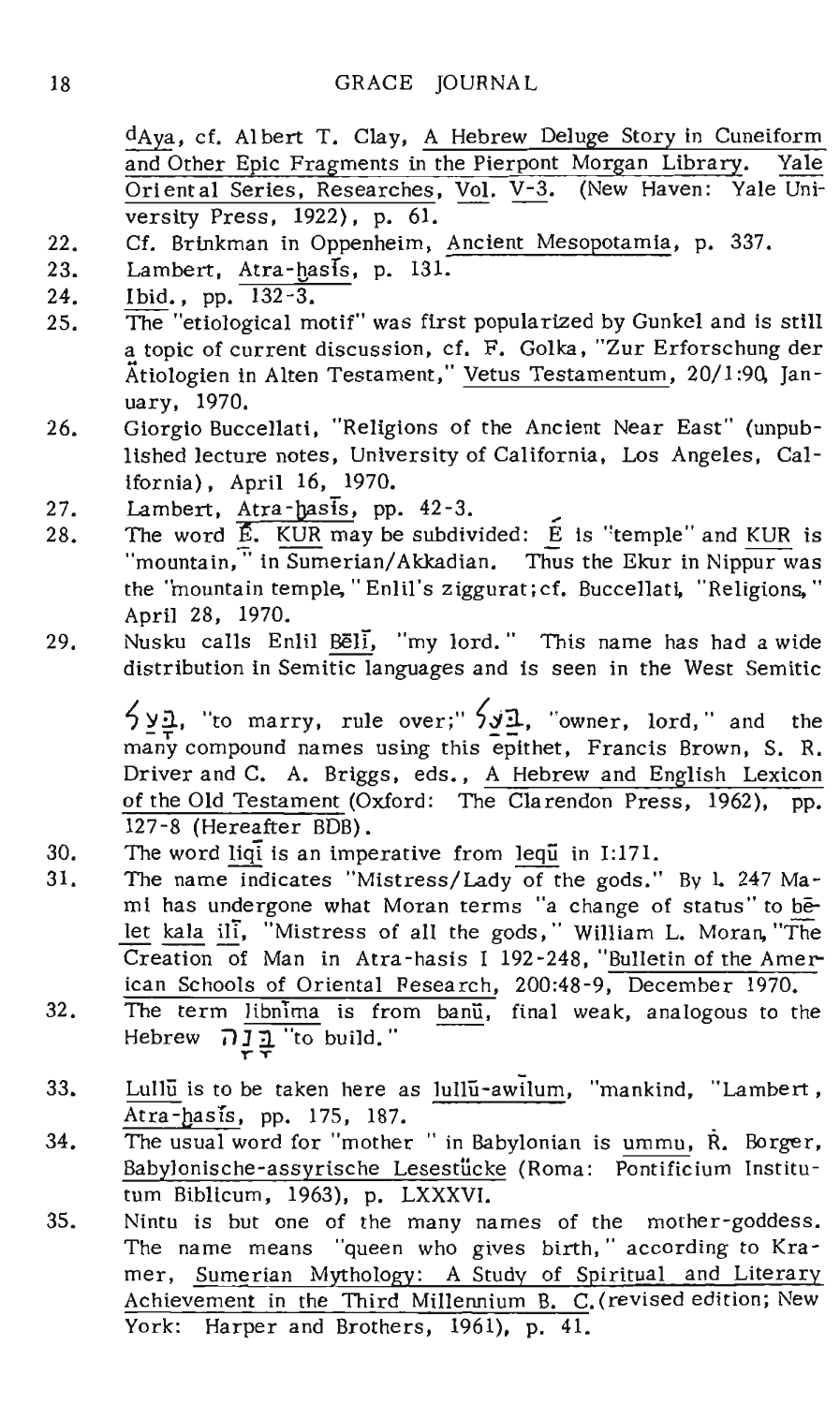- 36. 1:200, Lambert, Atra-hasis, pp. 56-7.
- 37. Ibid., p. 153, n. 223
- 38. The word for "spirit" is etemmu, "ghost," Lbid., p. 177. There is, of course, no analogy to the Holy Spirit.
- 39. Simtu is a word normally translated "fate" or destiny," Oppenheim, Ancient Mesopotamia, p. 201. These renderings are misleading, though, because the Akkadian word means much more than the connotation in English. "Destinies" can be conceived concretely, they can be written down, hence a "table of destinies." The power of the gods is not inherent in Babylonian thought, but is in a god's power to hold onto the destinies, cf. Buccellati, "Religions," April 21, 1970.
- 40. The text reads "600.600 mu.hi.a." Lambert, Atra-hasis, p. 66. "To acquire a god" was to experience unexpected good fortune. Jacobsen says: "In Sumerian religion the power whose presence was felt in such experiences was given form from the situation and was envisaged as a benevolent father or mother figure concerned with the individual in question and bent on furthering his fortunes, " Thorkild Jacobsen, "Formative Tendencies in Sumerian Religion" (in The Bible and the Ancient Near East, G. Ernest Wright, editor. Garden City, New York: Doubleday and Company, Inc., 1961), p. 270.
- 42 . Lambert, Atra-hasis, p. 71.
- 43. Like Baal in his actions, his name appears in many personal names, e. g., dšamši-dAddu, Šamši-Adad, king of Assyria, cf. Georges Dossin, Correspondance de Samši - Addu. Archives Royales de Mari, I (Paris: Imprimerie Nationale, 1950), p. 34  $(ARM I:7:3)$ .
- 44. Lambert, Atra-hasis, p. 10.
- 45. The frequent breaks in the text have caused Lambert to number Tablet II differently.
- 46. The Babylonians believed everything floated (? ) in a heavenly ocean, Buccellati, "Religions," April 9, 1970.
- 47. Lambert, Atra-hasis, p. 11, cf. George Smith, The Chaldean Account of Genesis (4th edition; London: Sampson Low, Marston, Searle, and Rivington, 1876).
- 48. For the relevant lines, cf. Gilgames XI:21-2 in E. A. Speiser, trans., "The Epic of Gilgamesh" (in Ancient Near Eastern Texts, James B. Pritchard, ed. 2nd edition, Princeton: Princeton University Press, 1955), p. 93.
- 49. Again, the words "build a boat," bini eleppa show that in "to build" a boat and "to create" a man, banu/
ig: is used synon-

ymously. It is interesting to note that in Genesis 2:22,  $7\frac{1}{4}$ , from  $\prod_{i=1}^{n}$ , is used in the creation of Eve.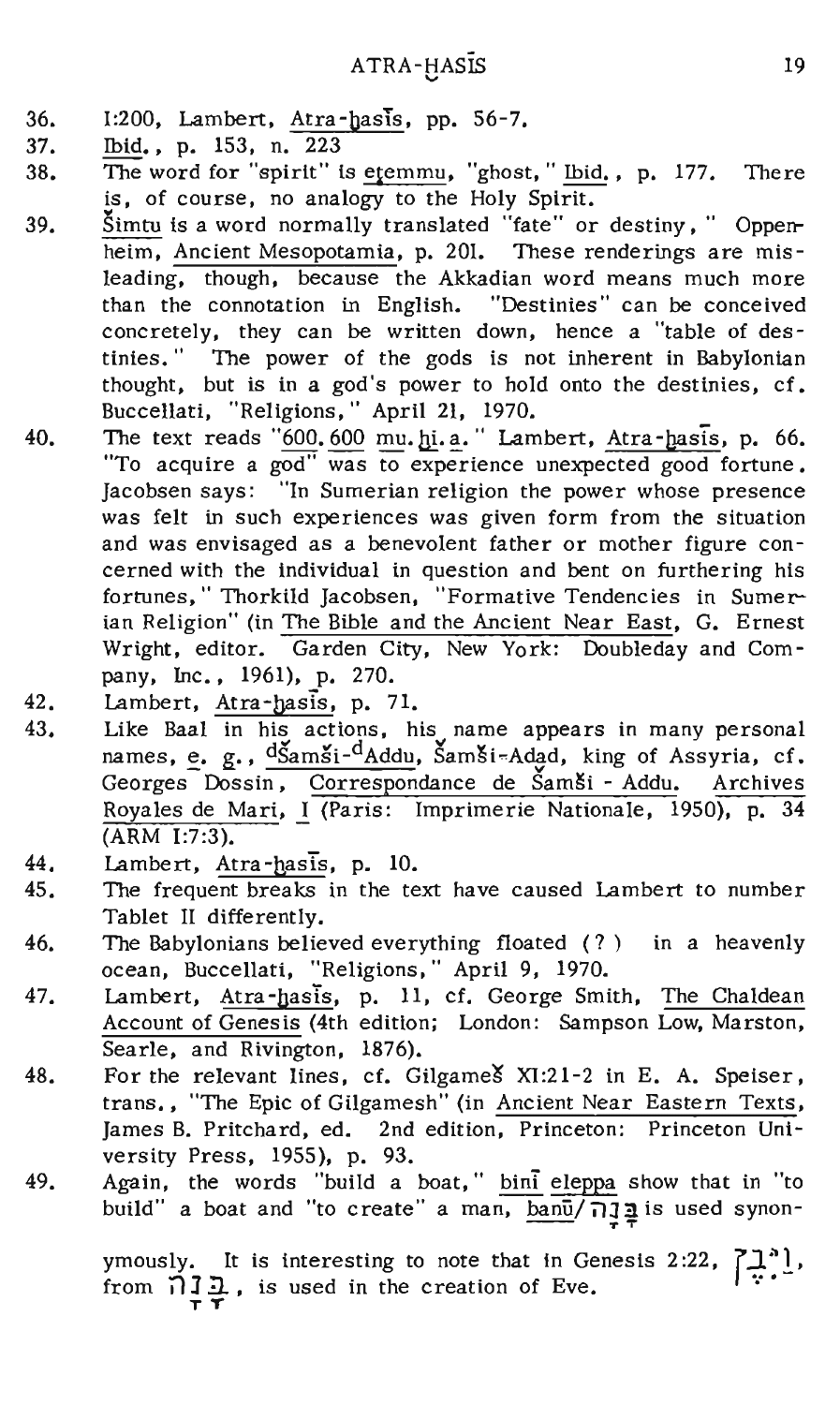- 50. Actually  $d_{\text{SamaS}}^S$ , the sun god, is indicated.
- 51. Abūbu is  $\overline{f}$ flood" in Babylonian, from  $V'$ bb, or ebebu, "to purify, clean, "Borger, Lesestücke, p. LIII.
- 52. Lambert, Atra-hasis, p. 160.
- 53. Ibid., pp. 125, 167n.
- 54.  $\overline{Cf_{\bullet}}$  Speiser, "The Myth of Zu" (in Ancient Near Eastern Texts, James B. Pritchard, editor, 2nd edition. Princeton: Princeton University Press, 1955), p. III ft.
- 55. Nintu has feverish lips, a disease, Lambert, Atra-hasis, p. 161.
- 56. The word zubbu is "fly" in Atra-hasis. In the Ugaritic literature il. gbb is used, where it probably means "Lord of the Fly," Cyrus H. Gordon, Ugaritic Textbook (Roma: Pontificium Institutum Biblicum, 1965), p. 388. The z~d is phonemically assured. II Kings 1:3 and Matt. 12:24 are later instances of this phenomenon of the king of demons.
- 57. Lambert, Atra-hasis, p. 163.
- 58. Ibid., Gilgameš XI:167-9 accuses Enlil alone.
- 59. Ibid., p. 164.
- 60. BDB, p. 274. Hebrew equivalents are:  $\prod_{\substack{\tau \in \mathbb{N} \\ \tau \in \mathbb{N}}}$  and  $\sum_{\substack{\tau \in \mathbb{N} \\ \tau \in \mathbb{N}}}$ , **<sup>n</sup> song,**
- 61. Lambert, Atra-hasis, p. 165.
- 62. Cf. Oppenheim, Ancient Mesopotamia, p. 255.
- 63. Cf. Speiser, "Gilgamesh," p. 88, n. 143, and also cf. Thorkild Jacobsen, The Sumerian King List. Assyriological Studies, No. 11 (Chicago: The University of Chicago Press, 1966), pp. 76-7,n.34. Ubar-Tutu the father (?) of Utnapishtim is recorded in the king list, but Ziusudra, Utnapishtim's Sumerian name, is missing.
- 64. Speiser, "Gilgamesh, " pp. 92 ff.
- 65. Alexander Heidel, The Gilgamesh Epic and Old Testament Parallels (2nd edition; Chicago: The University of Chicago Press, 1967). p. 80.
- 66. Speiser, "Gilgamesh," p. 93.
- 67. Cf. Borger, Lesestiicke, III, Tafel 60, line II. It must be due to scribal error that this reading is <sup>uru</sup>Su-ri-pak when it should **be uruSu-ru-pak.**
- 68. Ibid., line 14: there is  $\begin{bmatrix} 1 & 1 & 1 \\ 1 & 1 & 1 \end{bmatrix}$ , a-bu-bi, "flood."
- 69. Ibid., II, 94.
- 70. Ibid, Mlk designates "king" in Hebrew, but the idea inherent is "counselor" in Akkadian. Certainly the two are closely aligned.
- 71. Henri Frankfort, et al., Before Philosophy (reprinted: Baltimore: Penguin Books, 1968), p. 267.
- 72. Speiser, "Gilgamesh," p. 93.
- 73. Translation by Heidel, Gilgamesh, p. 81, 1. 29.
- 74. Borger, Lesestiicke, III, Tafel 61.
- 75. Heidel, Gilgamesh, p. 82.
- 76. Speiser, "Gilgamesh, p. 93.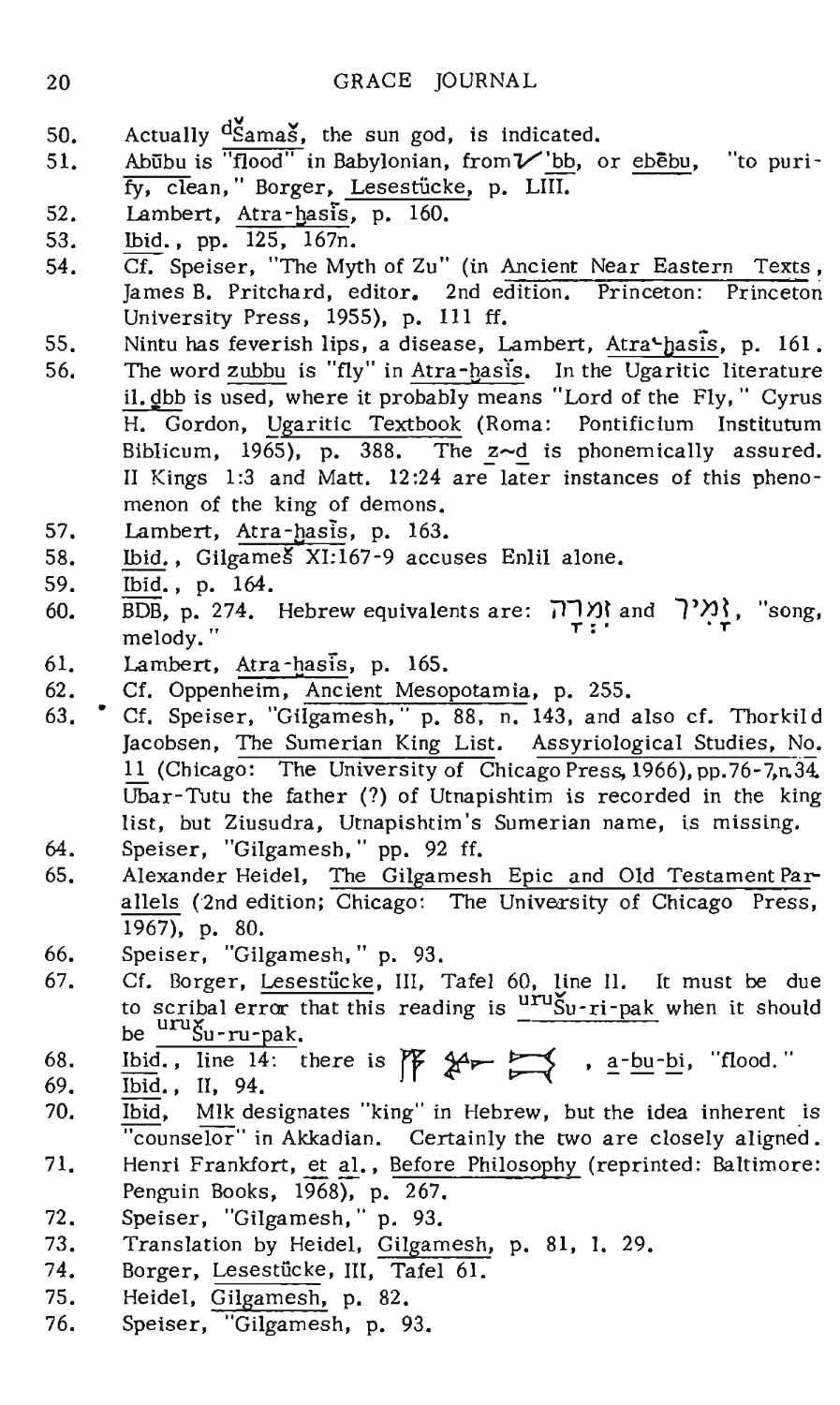- 77. Heidel, Gilgamesh, p. 82
- 78. Speiser, "Gilgamesh." p. 94.
- 79. It is an easy matter to trace, Utu of the Sumerians through  $\frac{\text{Sama8}}{\text{Sama8}}$  of the Akkadians to  $\overrightarrow{W}$ , the word for "sun" in the Old Testament.
- 80. Speiser, "Gilgamesh," p. 94, n. 205.
- 81. Ibid.; cf. Lambert, Atra-hasis, p. 93
- 82. There is a broken sign  $(\sqrt{\sqrt{2}})$ . This could be restored to

 $\mathbb{X}^4$ , KUR, Sumerian; šadui, Akkadian, "mountain which is what Speiser is supposing.

- 83. The Sumerian <u>Inanna</u>.<br>84. <u>Vide infra</u>.
- 
- 85. Instead of anything analogous to  $\Lambda$ )  $\Pi$  +  $\Lambda$   $\Lambda$   $\Lambda$ , "four winds," in Hebrew, the text here has the numerical  $\sum_{n=1}^{\infty}$

(4.IM. MES), 4 sari, "four winds," Borger, Lesestücke, I LXXXI; II, 99; III, Tafel 65.

- 86. Speiser, "Gilgamesh, " p. 95.
- 87. Heidel, Gilgamesh, p. 88.
- 88. John Skinner, A. Critical and Exegetical Commentary on Genesis (in The International Critical Commentary, S. R. Driver, et.al., eds. 2nd edition. Edinburgh: T. and T. Clark, 1930),  $p. 160$ ; and G, J. Spurrell, Notes on the Text of the Book of Genesis (2nd edition, revised; Oxford: The Clarendon Press, 1896), p. 76, think that this is possibly an Egyptian loanword, perhaps  $teb(t)$  "chest, sarcophagus." It is interesting that the Egyptian word for "box" is written  $\Box$   $\Box$  The first sign,  $\Box$ mm

stands for a reed shelter in the field, the www is the sign for water, and the last is a determinative for any kind of box or coffin. The resultant word is hn<sup>d</sup>.

If, however, the word is  $db_2$ , t in Egyptian, as Ludwig Koehler and Walter Baumgartner, eds., Lexicon in Veteris Testamenti Libros (Leiden: E. J. Brill, 1951), p. 1017, say, then Gardiner lists in his grammar  $\underline{\text{db}}\overline{\text{2w}}$ , "floats," under  $\bigotimes_{i=1}^{\infty} \bigcup_{j=1}^{\infty}$ .

the first sign of which indicates "reed floats used in fishing and hunting the hippopotamus, " Alan Gardiner, Egyptian Grammar (3rd ed., revised; London: Oxford University Press, 1966), p. 514, *ct.* also A. S. Yaduda, The Language of the Pentateuch in its Relation to Egyptian (London: Oxford University Press, 1933), I, 15\*.

- 89. BDB, p. 498. The equivalent is given in Atra-hasis, III:1:33, <u>kupru</u>= ヿ9コ .
- 90. Lambert, Atra-hasis, pp. 88-9.